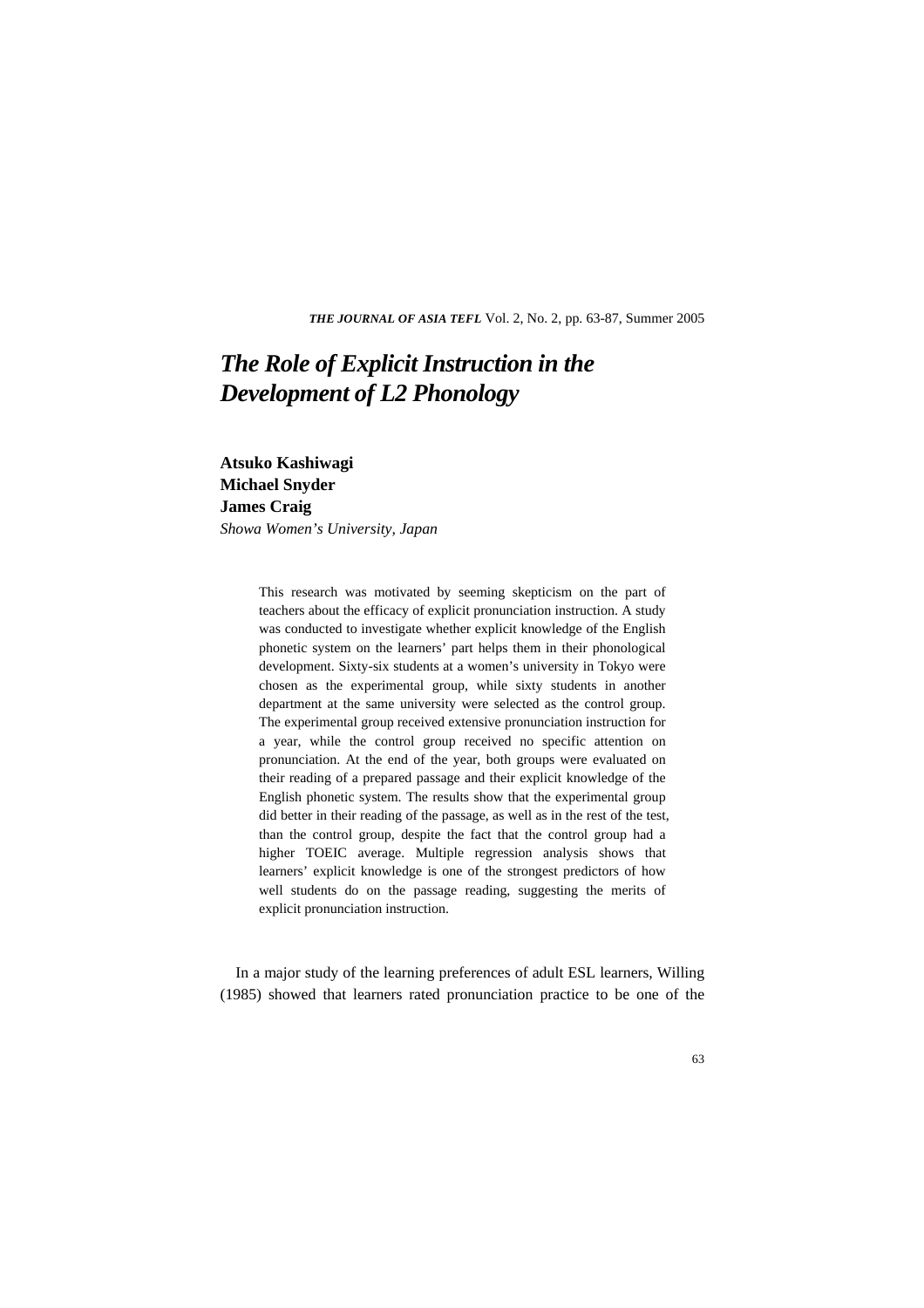most important classroom activities. Adult learners know instinctively that pronunciation is an integral part of communicative competence, and that if they are to effectively conduct communication in English, they must develop an "intelligible" pronunciation. Learners' intuition is also empirically supported. A study by Hinofotis and Bailey (1980) indicates that there is a threshold level of pronunciation for nonnative speakers of English, and that if they fall below this threshold level, they will not be able to communicate well no matter how good their control of other aspects of the English language might be. Beebe (1978) also reports that native speakers often derisively view nonnative speakers' pronunciation errors as sounding comical, cute, incompetent, not serious, childish, etc.

| TABLE 1                                      |                                                                          |             |       |       |  |  |  |
|----------------------------------------------|--------------------------------------------------------------------------|-------------|-------|-------|--|--|--|
|                                              | Pronunciation Instruction Received at Junior High School and High School |             |       |       |  |  |  |
|                                              | not at all                                                               | very little | some  | a lot |  |  |  |
| 1. Did you learn how to pronounce English    | 18.0%                                                                    | 60.2%       | 21.1% | 0.8%  |  |  |  |
| consonants and vowels in junior high         |                                                                          |             |       |       |  |  |  |
| school?                                      |                                                                          |             |       |       |  |  |  |
| 2. Did you learn how to pronounce English    | 11.7%                                                                    | 70.3%       | 14.8% | $0\%$ |  |  |  |
| consonants and vowels in high school?        |                                                                          |             |       |       |  |  |  |
| 3. Did you learn phonetic symbols in         | 32.8%                                                                    | 50.8%       | 12.5% | $0\%$ |  |  |  |
| junior high school?                          |                                                                          |             |       |       |  |  |  |
| 4. Did you learn phonetic symbols in high    | 18.8%                                                                    | 60.2%       | 20.3% | $0\%$ |  |  |  |
| school?                                      |                                                                          |             |       |       |  |  |  |
| 5. Did you learn stress, rhythm, intonation, | 23.4%                                                                    | 52.3%       | 30.5% | $0\%$ |  |  |  |
| sound changes in natural speech in junior    |                                                                          |             |       |       |  |  |  |
| high school?                                 |                                                                          |             |       |       |  |  |  |
| 6. Did you learn stress, rhythm, intonation, | 13.3%                                                                    | 62.5%       | 21.1% | $0\%$ |  |  |  |
| sound changes in natural speech in high      |                                                                          |             |       |       |  |  |  |
| school?                                      |                                                                          |             |       |       |  |  |  |

 $N = 126$ 

Very few English programs in the Japanese school system, however, seem to answer learners' needs for pronunciation practice. A survey taken in 2004 of 126 first-year students at Showa Women's University shows that about 80% of the respondents received either no or very little pronunciation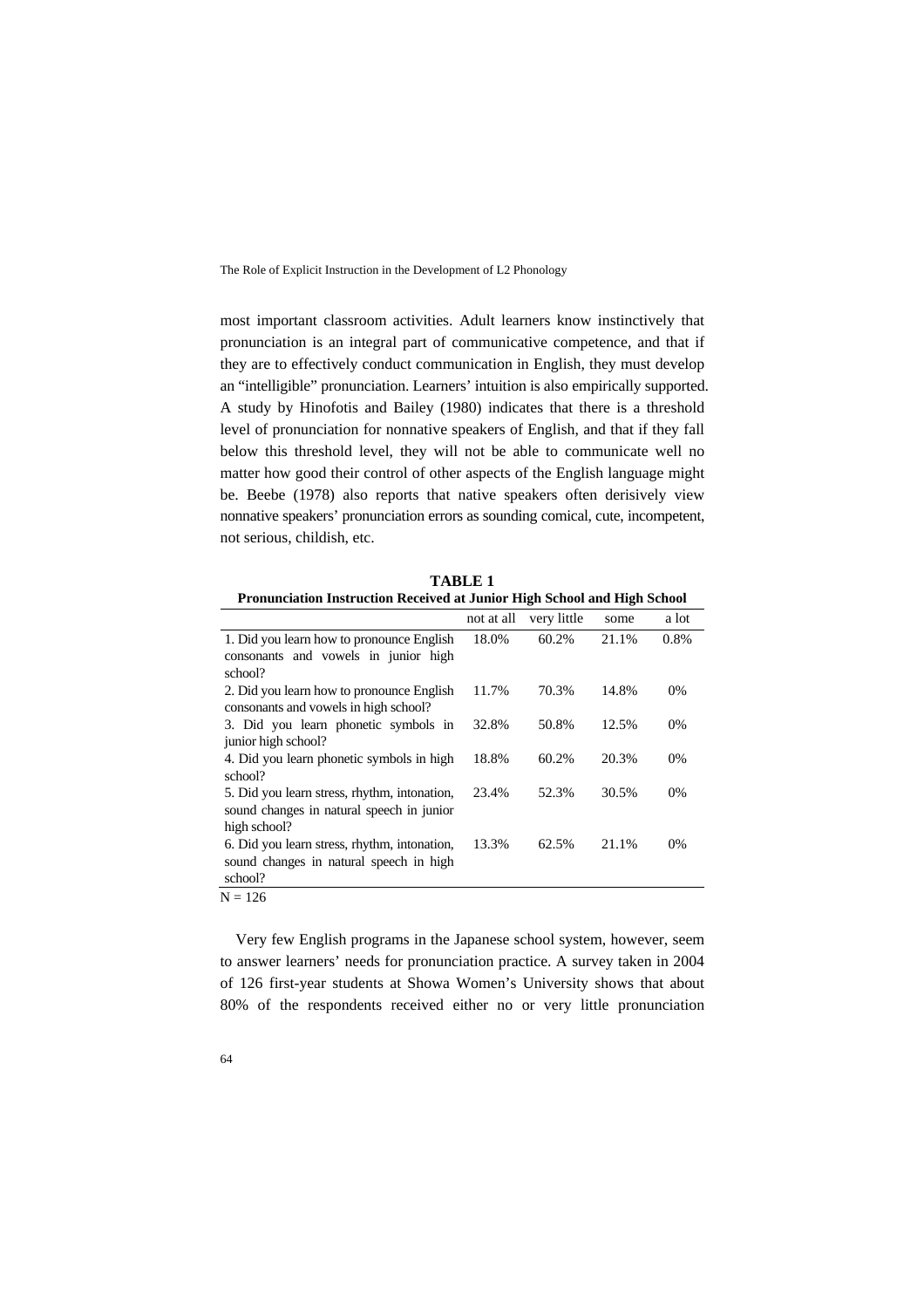instruction in junior high school and high school (See Table 1). Lack of training in English phonology seriously affected their pronunciation; when sixty-six of those surveyed had their pronunciation evaluated upon entry to university, only one student's pronunciation was good enough to be rated as "mostly intelligible."

Nonnative teachers' lack of confidence in their ability to teach pronunciation could well be one of the reasons why pronunciation is neglected in the English classroom in Japan, as suggested by Usuda (2000), but doubts among teachers about the effectiveness of explicit pronunciation instruction also seem to contribute largely to the apparent disinterest. Pennington writes there is a long-standing prejudice against teaching pronunciation as "useless, as it will have no effect on performance" (1998, p. 323). Some studies conducted in the 1960s and 1970s failed to show any effect of explicit instruction on the acquisition of L2 phonology. In his study of 61 non-native speakers of English, for example, Suter (1976) found no relationship between the time spent in formal training in English pronunciation and how accurate the subjects' pronunciation was.

This belief is also supported by a seemingly large amount of anecdotal evidence. Many educated Japanese, whose English is otherwise quite proficient, speak with such a strong accent that they have trouble getting themselves understood in speaking. Many of our colleagues in the EFL teaching situation often complain that even after extensive practice in pronunciation in class, students do not seem to show any visible improvement when speaking. Researchers such as Scovel (1991) go so far as to say that adults cannot achieve perfect or target-like pronunciation in a second language. Even though attaining a perfect native-like pronunciation must not be the goal of any pronunciation class, the question about whether pronunciation can be taught effectively in the classroom context lingered, and led many programs to pay less attention to pronunciation or drop it all together (Morley, 1991). Lack of understanding on the teachers' part about how adult learners actually acquire L2 phonology and what kind of approach is more conducive to phonological acquisition also added to the problem. Some recent research,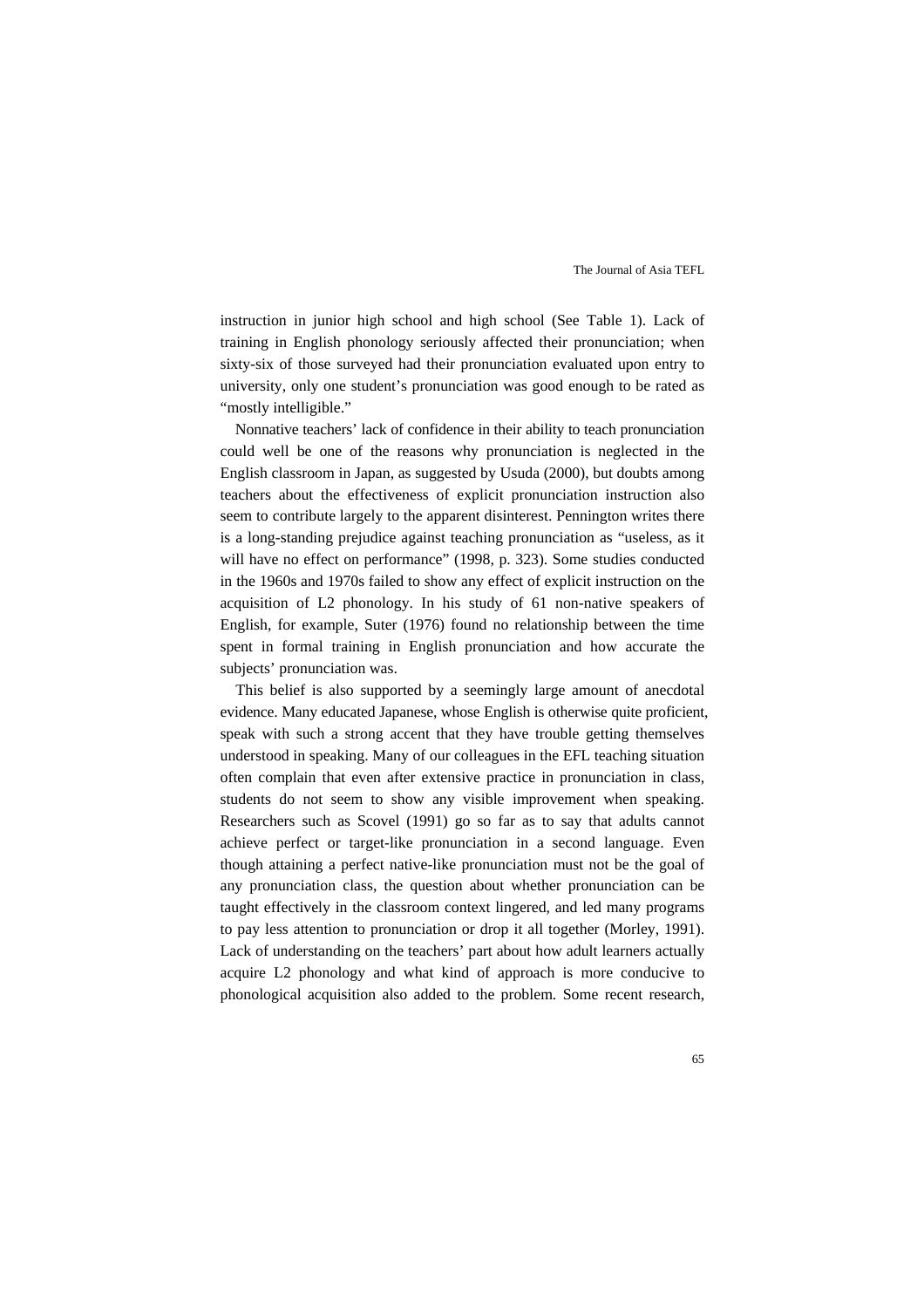however, has started to shed some light on the question of teachability of phonology and other issues of importance in pronunciation teaching.

## **PAST RESEARCH**

Several studies looked at the effectiveness of training on very limited aspects of oral production, and reported positive effects. A study by de Bot and Mailfert (1982) showed that explicit instruction in intonation resulted in statistically significant improvement in the production of English intonation patterns by Dutch EFL learners. Champagne-Muzar, Schneiderman and Bourdages (1993) studied 34 beginning-level learners of French at the University of Ottawa and found that 12 sessions of explicit instruction resulted in improvement of both discrimination and production of French phones, intonation patterns and rhythm. In a study of 66 undergraduate Spanish students, Elliot (1997) also found that explicit instruction led to significant improvement in student pronunciation, while input alone yielded no improvement.

Bongaerts (1999) offered an interesting insight by reporting that all the learners in his studies who had attained a native-like accent had received extensive explicit pronunciation instruction, hinting that adult learners may not be able to improve their pronunciation significantly without the aid of explicit instruction.

The results of other studies which assessed the effects of explicit instruction on more global oral production, however, are mixed. Macdonald, Yule and Powers (1994) compared the pronunciation of vocabulary items in spontaneous speech by 23 adult Chinese ESL learners grouped into four different conditions (traditional drilling activities; self-study with tape recordings; interactive activities; and no-intervention). They found that only the selfstudy group showed any significant improvement. Derwing, Munro and Wiebe (1998) compared the effects of three types of instruction (segmental accuracy; general speaking habits and prosodic factors; and no specific pronunciation instruction) on the speech of ESL learners. They found that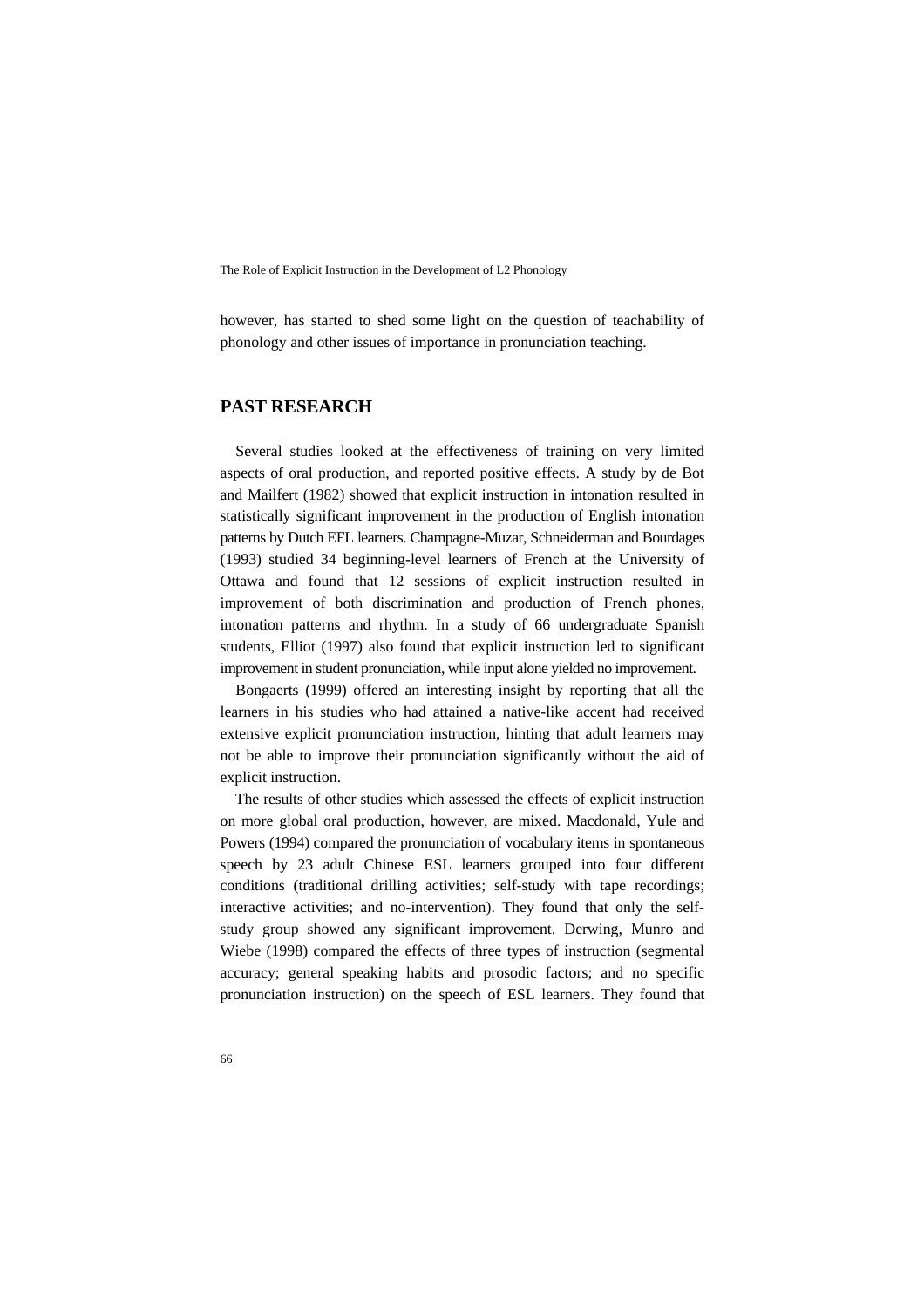both segmental group and prosodic group showed significant improvement in the reading of prepared sentences, but only the prosodic group evidenced improvement in extemporaneous narratives. A study by Ueno (1998) also compared the effects of two instructional treatments (segmental accuracy and suprasegmental aspects) on 86 Japanese EFL learners, but did not find any significant results in production ability.

Some researchers looked into how explicit instruction translates itself into better oral production. Schneiderman, Bourdages and Champagne (1987) studied 12 learners of French at the University of Ottawa in order to test one of the common assumptions among teachers that discrimination ability is related to production ability and that training in discrimination leads to improved production ability. They failed to find a statistically significant relationship between perception and production of the French sound system. In their study of Japanese ESL learners' ability to perceive and produce /r/ and /l/, Sheldon and Strange (1982) reported that perception did not necessarily precede production. Their finding indicates that learners' knowledge of how to articulate English sounds could lead to better pronunciation, without learners first being able to perceive them. Our previous study (Kashiwagi & Snyder, 2003) looked into the relationship between Japanese EFL learners' metalinguistic knowledge about English phonology, their aural perception and their pronunciation, and found a statistically significant correlation among the three. Our study also found some evidence to suggest that perception did not precede production. The results of other studies are conflicting (Goto, 1971; Meader, Flege, & MacKay, 1997; Sanders, 1977).

## **PURPOSES AND RESEARCH QUESTIONS**

Though a recent body of research has given us valuable information regarding the effects of explicit instruction, very little dealt with the question of whether an extensive well-rounded pronunciation course in an EFL classroom context can lead to better global pronunciation – a question which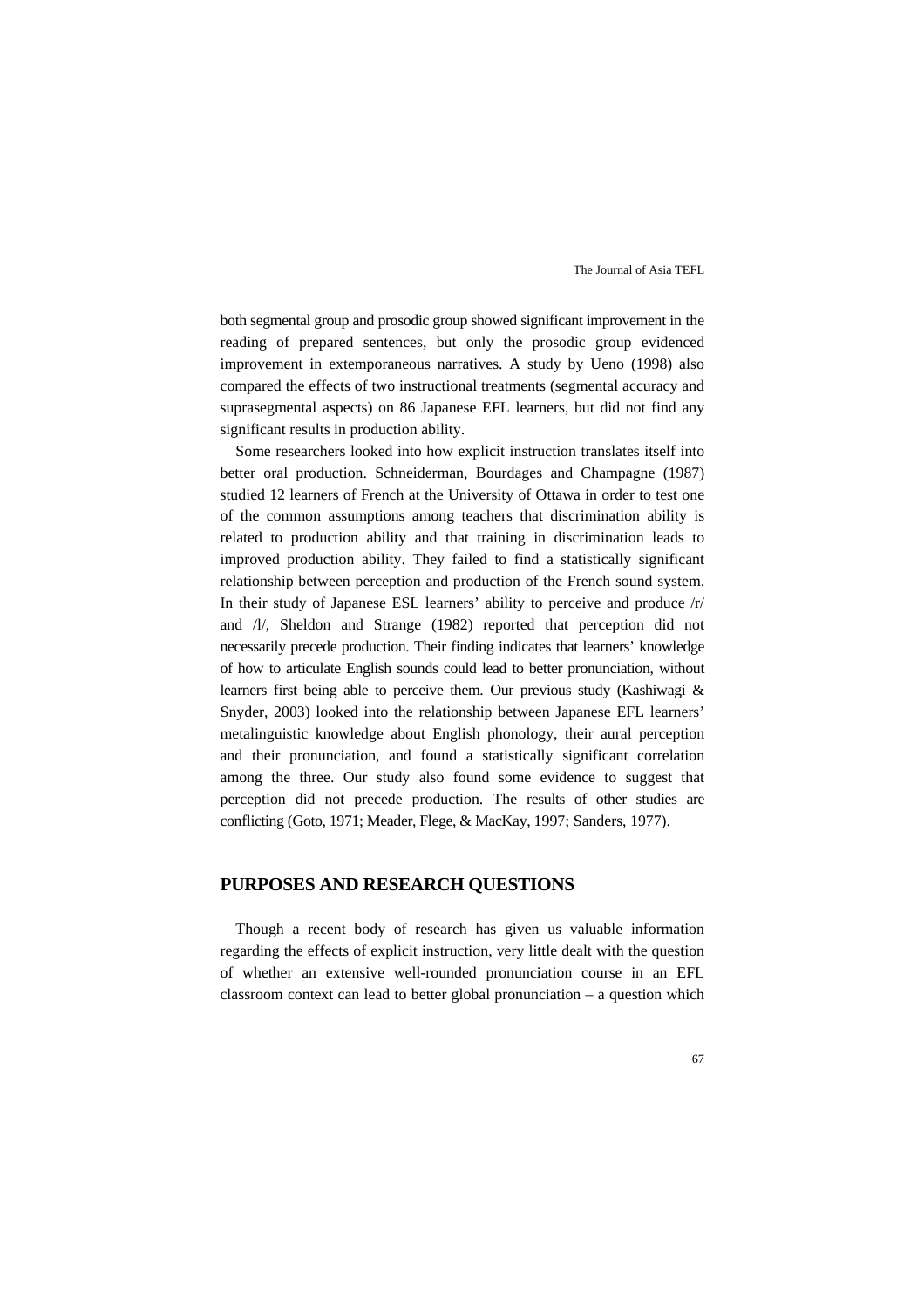most teachers would want to be answered. In addition, no clear answer has been offered as to how explicit instruction actually manifests itself in improved oral production. Studies on the questions of perception vs. production are still inconclusive. There is also little empirical data on the question of how better metalinguistic knowledge about English phonology such as articulatory positions of phones, the rules of sound changes in natural speech, rhythm, and intonation patterns as a result of explicit instruction is related to better pronunciation or aural perception.

A study was conducted to answer the following two questions: 1) does an extensive, well-rounded pronunciation specific class in a Japanese college result in improvement of global pronunciation? 2) how are learners' metalinguistic knowledge, perception abilities and pronunciation related?

## **THE STUDY**

## **Subjects**

Sixty-six first-year students at the Department of Contemporary Liberal Arts at Showa Women's University (the experimental group) and 60 firstyear students at the Department of English Communication at the same university (the control group) were selected for the study. All the subjects had gone through six years of English education in the regular Japanese school system; none of them had experienced an extensive overseas stay. The average TOEIC score for both groups, measured at the end of the 2003 academic year, was 385 (SD 100), showing that a majority of them are at Level D (capable of minimum communication in everyday conversation) in the Proficiency Scale provided by the Educational Testing Service.

## **Procedure**

The study was conducted in the 2003 academic year. The experimental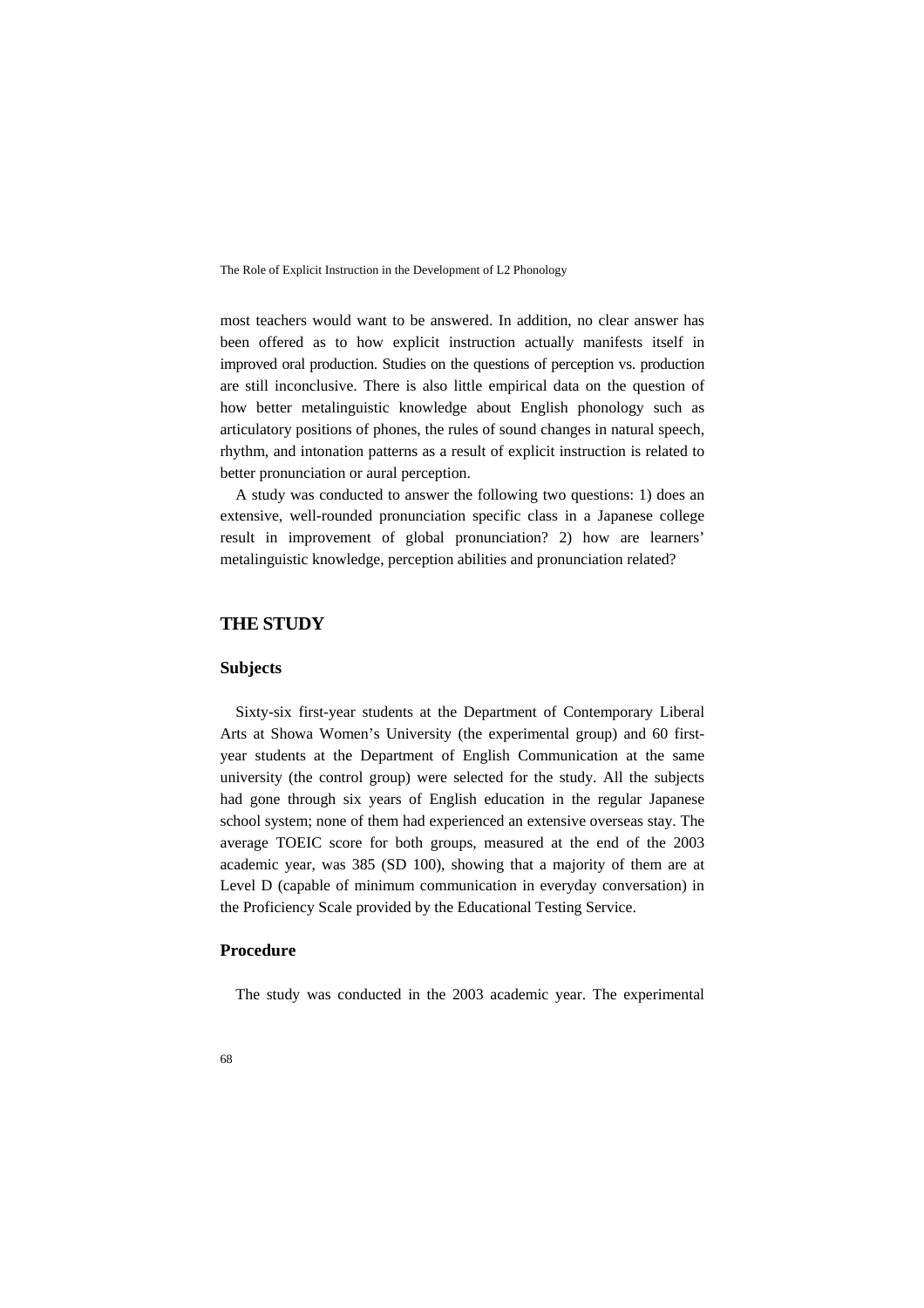group had a one-year pronunciation specific course (26~28 90-minute sessions) as part of their required EFL program, which had three more 90-minute EFL classes per week dealing with listening, speaking, reading, writing and grammar. The control group had eight 90-minute required English classes per week during the same period, which also dealt with listening, speaking, reading, writing and grammar, but did not receive any specific pronunciation instruction.

In the pronunciation class, the experimental group received extensive pronunciation instruction including explicit explanation of the articulatory positions of both English consonants and vowels, practice both in drill-type activities and in more communicative interactions, discrimination exercises, more global listening activities, peer feedback and self-monitoring exercises. A typical lesson (90 minutes) might start with explanations by the instructor about particular phonemes in Japanese (5-10 minutes), whole-class practice in unison after teacher model (5-10 minutes), followed by more practice in pairs and small groups with the instructor circulating and offering feedback (10-20 minutes). More communicative exercises in either pairs or small groups would ensue (10-20 minutes). Listening exercises, both of simple discrimination type and more communicative nature, are done in almost all the lessons (20-30 minutes). No rigid routine was set up, however; instead, a varied approach was favored in an attempt to make the classes more interesting and challenging.

The course also had a heavy focus on suprasegmental aspects, which were explained explicitly and practiced in a variety of activities. Phonetic symbols were taught explicitly and used extensively in the course to reinforce learning. *Pronunciation Plus* (Hewings & Goldstein, 1998) was chosen as the course material, heavily supplemented by *Mother Goose Jazz Chants* (Graham, 1994) and authentic materials.

Both groups were evaluated at the end of the 2003 academic year on their pronunciation (global and segmental), their knowledge of the English phonology (segmental and suprasegmental) and their perception of English sounds (segmental and suprasegmental), as indicated below.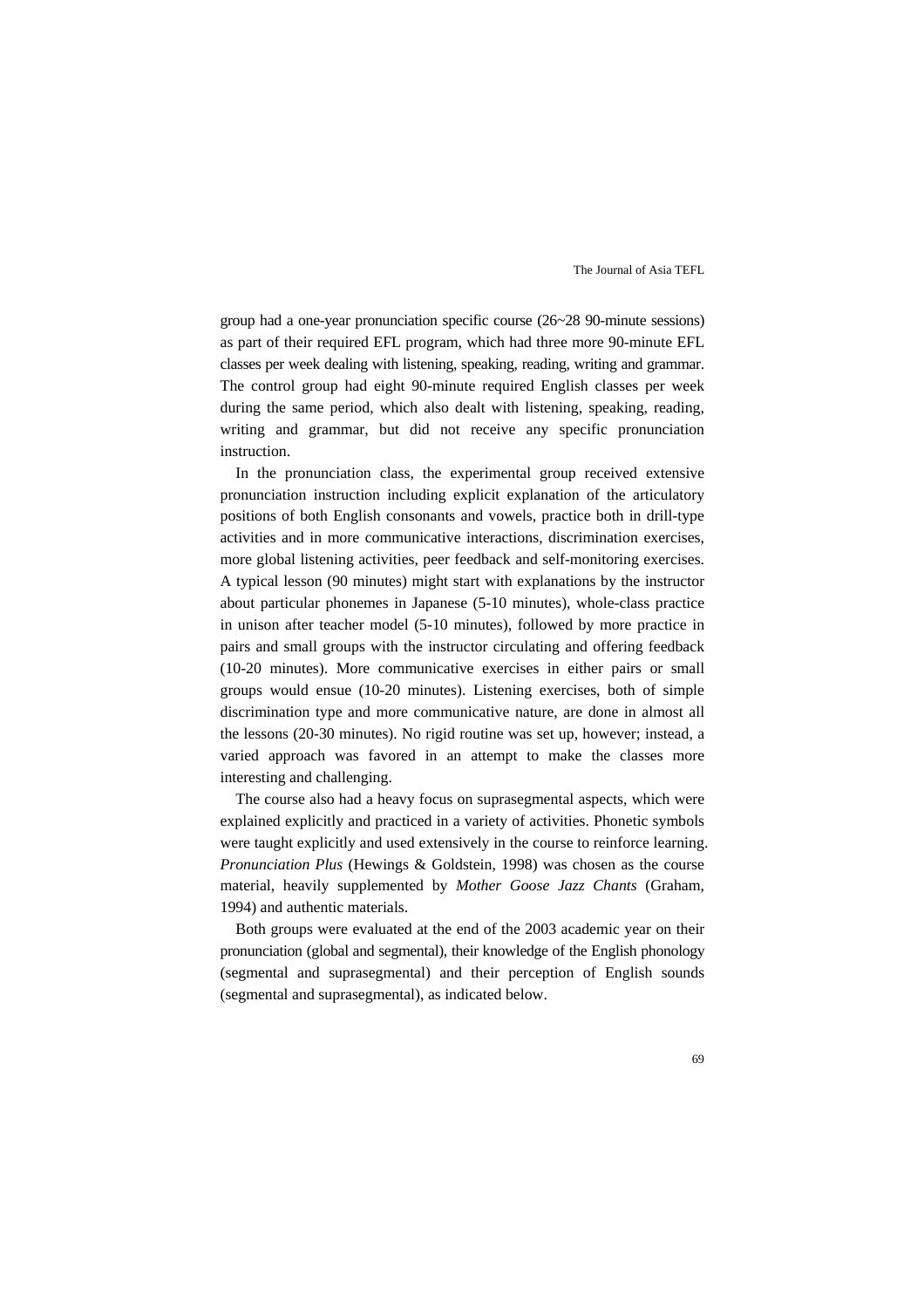- 1) Global Pronunciation: In order to avoid the risk of evaluators being influenced by factors other than pronunciation itself such as fluency and overall proficiency, the subjects were asked to read a prepared passage. Before they read the passage, they were given time to study the text, look up the phonetic transcription of words in a dictionary, if necessary, and practice. In addition, a native speaker model was played for them to listen to. All this was done to ensure that the subjects be given the opportunity to draw on both their perception abilities and their metalinguistic knowledge, if they wanted to, in their preparation for the reading. Their reading was recorded in a language laboratory. The tapes were mixed and were rated blind by three independent raters on a scale of 1 to 7 with 1 indicating unintelligibility and 7 indicating near-native speech (See Appendix).<sup>[1](#page-7-0)</sup> All the raters were experienced EFL instructors with more than 10 years of teaching experience and knowledge of the English phonology. Their inter-rater reliability was .87 (Cronbach's Alpha).
- 2) Segmental Pronunciation: For the purpose of this study, seven vowels,  $/\alpha$ / $\approx$ / $\alpha$ / $\sim$  / $\alpha$ / $\alpha$  / $\alpha$  / $\alpha$  / $\alpha$  / $\alpha$  / $\alpha$  / $\alpha$  / $\alpha$  / $\alpha$  / $\alpha$  / $\alpha$  / $\alpha$  / $\alpha$  / $\alpha$  / $\alpha$  / $\alpha$  / $\alpha$  / $\alpha$  / $\alpha$  / $\alpha$  / $\alpha$  / $\alpha$  / $\alpha$  / $\alpha$  / $\alpha$  / $\alpha$  / $\alpha$  / $\alpha$  / $\alpha$  / $\alpha$  / $\alpha$  / $\alpha$  / $\alpha$ difficulty to Japanese learners. The subjects read five different examples of four minimal pairs ( $/\alpha$ /vs./æ/,  $/\alpha$ /vs./ $\lambda$ / $\lambda$ ,  $/\delta$ :/vs./ $\delta$ u/,  $/\alpha$ : $\Gamma$ /vs./ $\theta$ : $\Gamma$ /) and were recorded in a language laboratory. They were given points when they could correctly produce both vowels in a given minimal pair. Prior to the reading, a native speaker model was given. The four minimal pairs were also presented in phonetic symbols. The recording was rated by the same three raters as in Global Pronunciation. Their inter-rater reliability was .93 (Cronbach's Alpha).
- 3) Segmental and Suprasegmental Knowledge: After the reading was finished, the subjects were tested on their metalinguistic awareness. In the segmental part of this test, they were asked to explain how the previously-mentioned seven vowels are produced by selecting the correct descriptions of articulatory positions. They also answered in which words in the test passage the seven vowels appeared by matching the correct phonetic symbol with the underlined parts. In the suprasegmental part of the test, they indicated where sound

<span id="page-7-0"></span><sup>&</sup>lt;sup>1</sup> The evaluation criteria were adapted from Speech Intelligibility Index (Morley, 1991)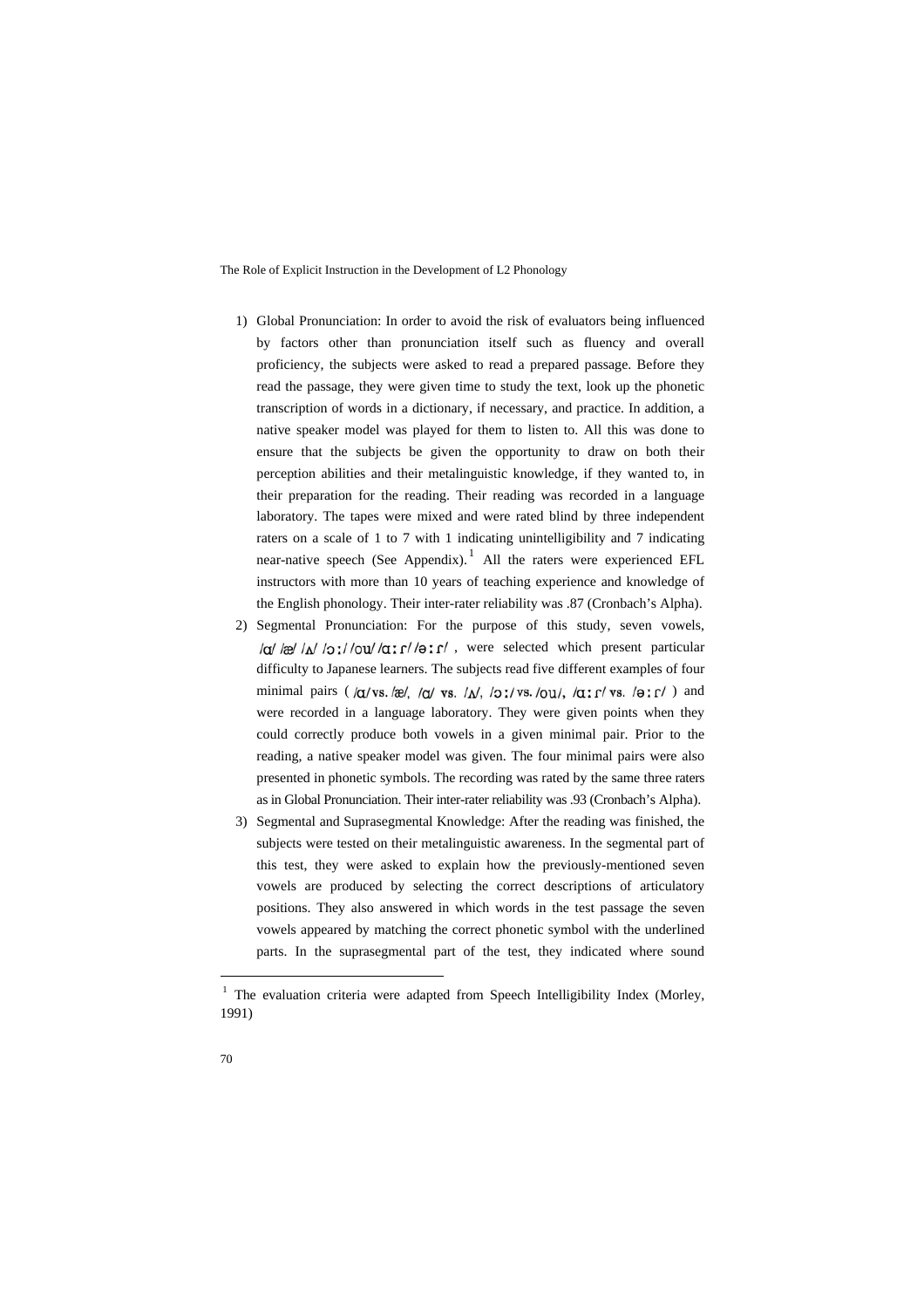changes (liaison, assimilation, deletion, etc.) occurred in the test passage, and which word received sentence stress. The reliability estimate for Segmental Knowledge was .77, and .82 for Suprasegmental Knowledge (Spearman-Brown Spilt-Half).

4) Segmental and Suprasegmental Perception: The subjects were evaluated on their perception of both English segmentals and suprasegmentals after the reading. For the segmental part, they were tested to see whether they could aurally discriminate the same four minimal pairs which were used in Segmental Pronunciation. The suprasegmental part had them listen to a dialog spoken at natural speed by a native speaker, and complete the transcript, parts of which where sound changes occurred had been made blank. The reliability estimate for Segmental Perception was .90, and .91 for Suprasegmental Perception (Spearman-Brown Spilt-Half).

After the evaluation tests, a survey was taken to find out how much pronunciation instruction the subjects had received in junior high school and high school, and how they viewed explicit pronunciation instruction in a college English class. They were also asked in an open-ended question what they were doing in order to improve their pronunciation. TOEIC was also given at the end of the 2003 academic year to measure the subjects' English proficiency.

The results were examined and statistically analyzed, using *Statistical Product and Service Solutions Windows 7.5 Version* (SPSS inc., 1996)

## **RESULTS AND DISCUSSION**

#### **Comparisons between the Experimental and Control Groups**

The results of the above-mentioned survey found no significant differences between the two groups in their answers on how much pronunciation instruction they had received in junior high and high school. A look at their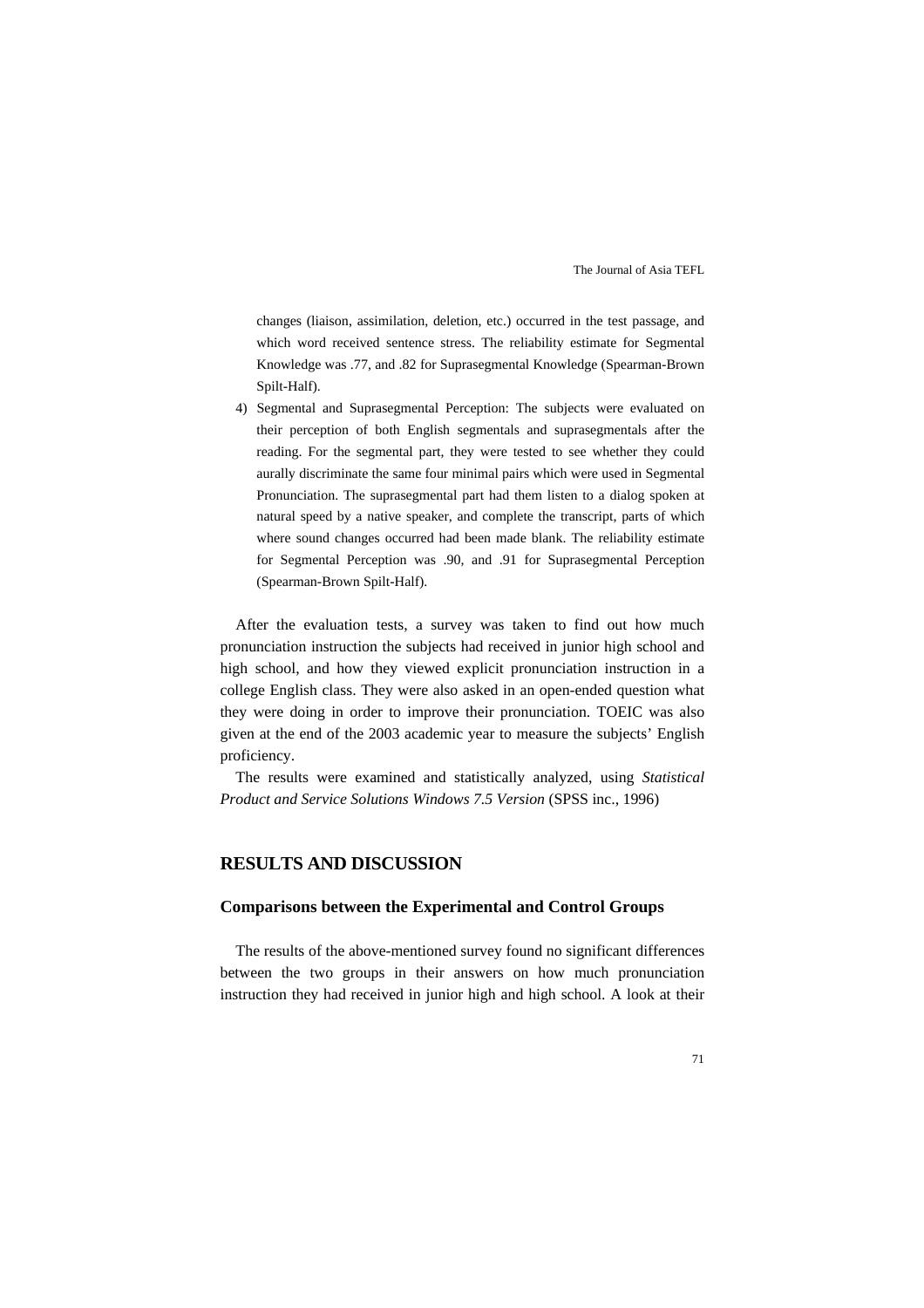TOEIC scores showed that the overall English proficiency of the control group was significantly higher than the experimental group, probably as a result of more exposure to English. However, the experimental group outperformed the control group in all of the evaluation tests (See Table 2 & Table 3), even though they were at a slightly lower level of English proficiency. This provides some evidence that one year of explicit pronunciation instruction resulted in the experimental group's being better than the control group in not only their metalinguistic knowledge and perception, but also their production both segmental and global.

| ТАВЬЕ 4                   |                                   |                |          |  |  |
|---------------------------|-----------------------------------|----------------|----------|--|--|
|                           | <b>Comparison of TOEIC Scores</b> |                |          |  |  |
|                           | N                                 | Mean $(SD)$    | t-value  |  |  |
| <b>Experimental Group</b> | 66                                | 363.88 (96.21) |          |  |  |
| Control Group             | 54                                | 411.67 (98.21) | $2.69**$ |  |  |
| $* = p < .05$             | ** = $p < .01$                    |                |          |  |  |

**TABLE 2**

## **TABLE 3**

| <b>Comparison of Evaluation Tests</b>                   |                         |                                                        |          |  |  |
|---------------------------------------------------------|-------------------------|--------------------------------------------------------|----------|--|--|
| Evaluation                                              |                         | Mean (SD)                                              | t-value  |  |  |
| <b>Global Pronunciation</b><br>(evaluated on 1-7 scale) | Experimental<br>Control | 3.40 <sub>0</sub><br>.64)<br>2.91 <sub>0</sub><br>.63) | $4.32**$ |  |  |
| Segmental Pronunciation                                 | Experimental            | 34.09 (10.12)                                          | $5.17**$ |  |  |
| $(total = 40)$                                          | Control                 | 24.14 (11.51)                                          |          |  |  |
| Segmental Knowledge                                     | Experimental            | 22.01(4.50)                                            | $3.64**$ |  |  |
| $(total = 32)$                                          | Control                 | 19.19 (4.20)                                           |          |  |  |
| Suprasegmental Knowledge                                | Experimental            | 34.89 (6.69)                                           | $3.50**$ |  |  |
| $(total = 51)$                                          | Control                 | 30.65(6.57)                                            |          |  |  |
| <b>Segmental Perception</b>                             | Experimental            | 95.53 (12.71)                                          | $5.84**$ |  |  |
| $(total = 120)$                                         | Control                 | 82.58 (12.13)                                          |          |  |  |
| Suprasegmental Perception                               | Experimental            | 15.91 (5.48)                                           | $3.68**$ |  |  |
| $(total = 28)$                                          | Control                 | 12.63(4.44)                                            |          |  |  |

\*  $= p < .008$  \* \*  $= p < .002$ 

(Bonferroni adjustment was made to the alpha level)

A closer look at the differences between the two groups in the score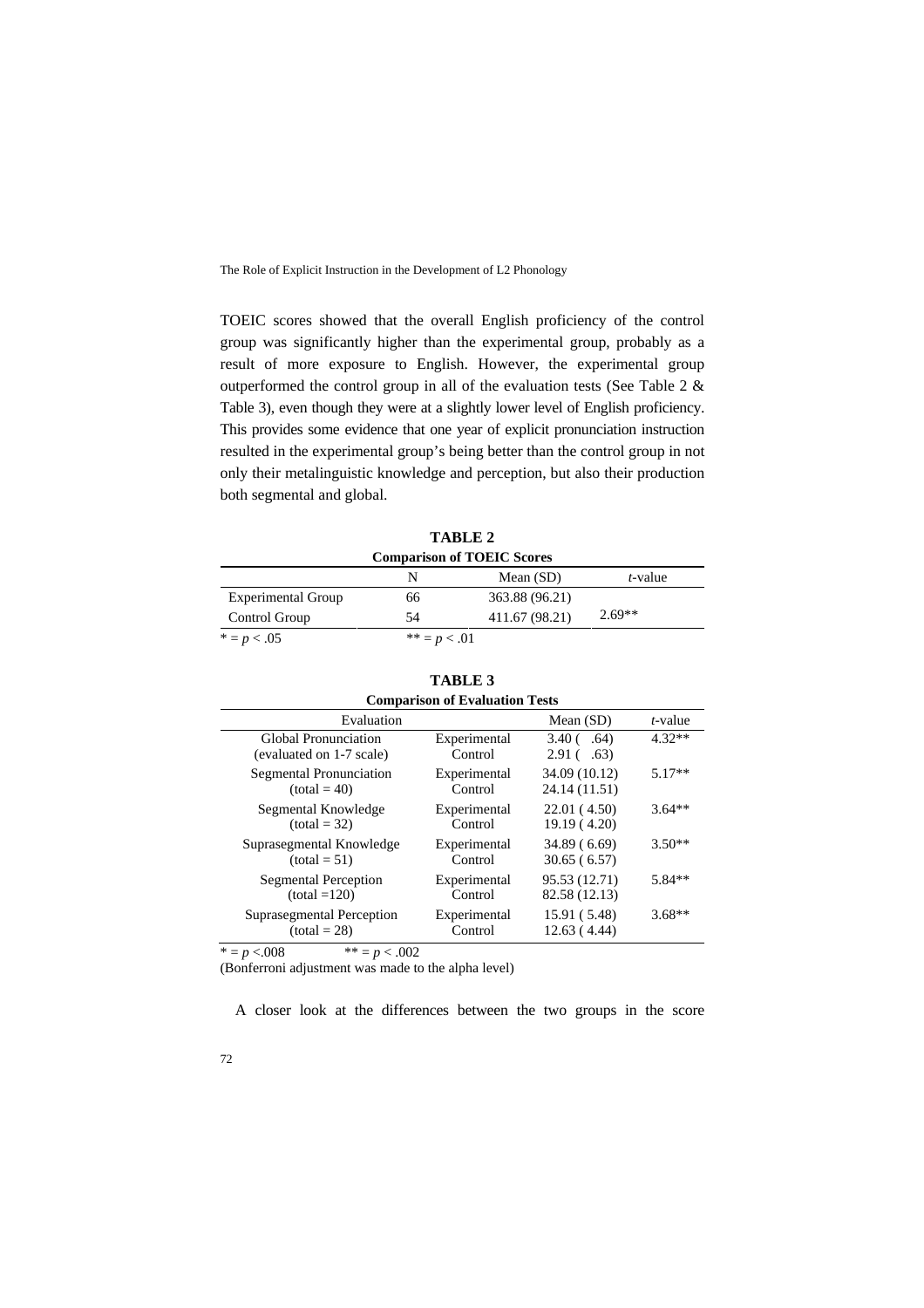distribution of Global Pronunciation provides further information (See Table 4).

| <b>TABLE 4</b>         |                                          |               |            |  |  |  |
|------------------------|------------------------------------------|---------------|------------|--|--|--|
|                        | <b>Comparisons in Score Distribution</b> |               |            |  |  |  |
| <b>Average Rating</b>  | <b>Experimental Group</b>                | Control Group | Chi-Square |  |  |  |
| 4                      | 14 (20.9%)                               | $4(6.7\%)$    | $15.00**$  |  |  |  |
|                        | 44 (65.7%)                               | 31 (51.7%)    |            |  |  |  |
| $\mathfrak{D}_{\cdot}$ | $9(13.4\%)$                              | 25 (41.7%)    |            |  |  |  |
| $* - n > 05$           | $** - n \times 01$                       |               |            |  |  |  |

 $p < 0.05$  \*\*  $= p < 0.01$ 

4 = Speech is mostly intelligible. While speech is still rather choppy and marked with accent, listeners can understand most of it if they concentrate on the message.

3 = Speech is reasonably intelligible but parts of the speech are still difficult to understand even with effort. Speech is marked with pronounced accent and choppy delivery.

 $2 =$  Speech is often unintelligible even with great listener effort. (For the complete evaluation criteria, see Appendix)

The score distribution shows that more than 40% of the control group was rated below 3 (reasonably intelligible), which could be considered the basic communicative threshold, as opposed to only 13.4% of the experimental group. About one fifth of the experimental group scored 4 (mostly intelligible) and higher, while less than 7% of the control group reached that level.

## **Relationships between Global Pronunciation and Other Variables**

#### *Correlation*

Correlation analyses were performed to explore the relationships between the subjects' pronunciation, knowledge and perception, using Pearson's correlation coefficients (See Table 5 & 6).

In both groups, there is a fairly strong correlation between Global Pronunciation and Segmental Pronunciation, suggesting that pronunciation of English segmentals can significantly affect overall intelligibility. There are statistically significant correlations between Segmental Pronunciation, Segmental Knowledge and Segmental Perception. A closer look at how the subjects performed in the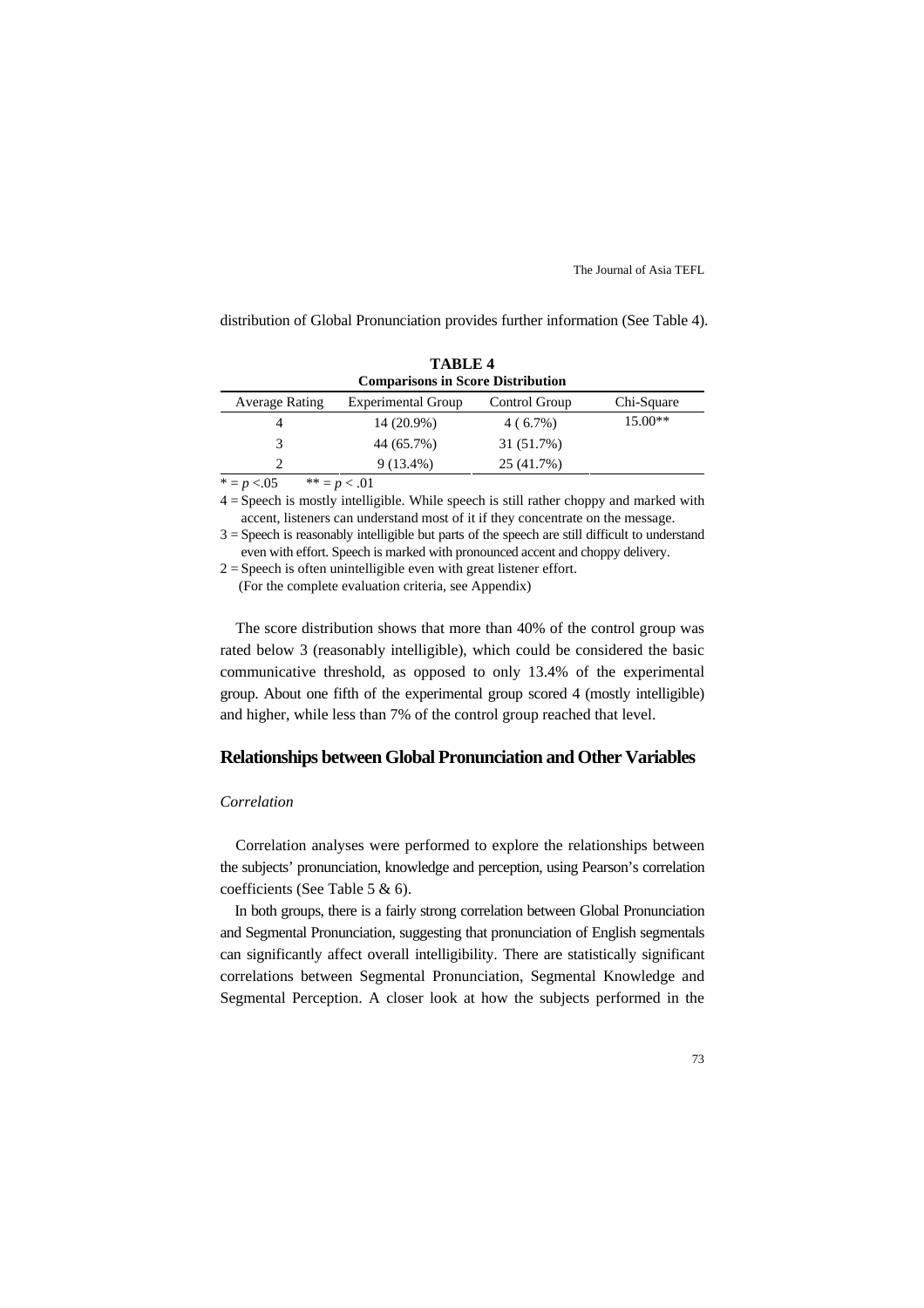evaluation tests gives further information about how these three interact. Of the 127 subjects, 32 received perfect scores when pronouncing the five  $/\alpha$  vs. /æ/ minimal pairs. Of the 32, only 8 had perfect scores when discriminating the same minimal pairs (See Table 7), suggesting that perception, though significantly correlated with production, does not necessarily precede production.

| <b>TABLE 5</b>     |                                               |                |          |         |            |             |  |  |
|--------------------|-----------------------------------------------|----------------|----------|---------|------------|-------------|--|--|
|                    | <b>Correlation Matrix: Experimental Group</b> |                |          |         |            |             |  |  |
|                    | GP                                            | SP             | SК       | SSK.    | <b>SPc</b> | <b>SSPc</b> |  |  |
| Global             | 1.000                                         |                |          |         |            |             |  |  |
| Pronunciation (GP) |                                               |                |          |         |            |             |  |  |
| Segmental          | $.632**$                                      | 1.000          |          |         |            |             |  |  |
| Pronunciation (SP) |                                               |                |          |         |            |             |  |  |
| Segmental          | $.425**$                                      | $.413**$       | 1.000    |         |            |             |  |  |
| Knowledge (SK)     |                                               |                |          |         |            |             |  |  |
| Suprasegmental     | .196                                          | .147           | $.262*$  | 1.000   |            |             |  |  |
| Knowledge (SSK)    |                                               |                |          |         |            |             |  |  |
| Segmental          | $.272**$                                      | $.402**$       | $.303*$  | $.276*$ | 1.000      |             |  |  |
| Perception (SPc)   |                                               |                |          |         |            |             |  |  |
| Suprasegmental     | $.446**$                                      | .199           | $.321**$ | .027    | .029       | 1.000       |  |  |
| Perception (SSPc)  |                                               |                |          |         |            |             |  |  |
| $* = p < .05$      |                                               | ** = $p < .01$ |          |         |            |             |  |  |

| <b>Correlation Matrix: Control Group</b> |          |                |          |            |            |             |
|------------------------------------------|----------|----------------|----------|------------|------------|-------------|
|                                          | GP       | <b>SP</b>      | SK       | <b>SSK</b> | <b>SPc</b> | <b>SSPc</b> |
| <b>Global Pronunciation</b><br>(GP)      | 1.000    |                |          |            |            |             |
| Segmental<br>Pronunciation (SP)          | $.765**$ | 1.000          |          |            |            |             |
| \$404** Segmental Knowledge<br>(SK)      |          | $.358**$       | 1.000    |            |            |             |
| Suprasegmental<br>Knowledge (SSK)        | $.475**$ | $.367**$       | $.292*$  | 1.000      |            |             |
| <b>Segmental Perception</b><br>(SPc)     | $.284**$ | $.352**$       | $.438**$ | $.390**$   | 1.000      |             |
| Suprasegmental<br>Perception (SSPc)      | $.468**$ | .195           | .228     | $.327**$   | $349**$    | 1.000       |
| $* = p < .05$                            |          | ** = $p < .01$ |          |            |            |             |

**TABLE 6**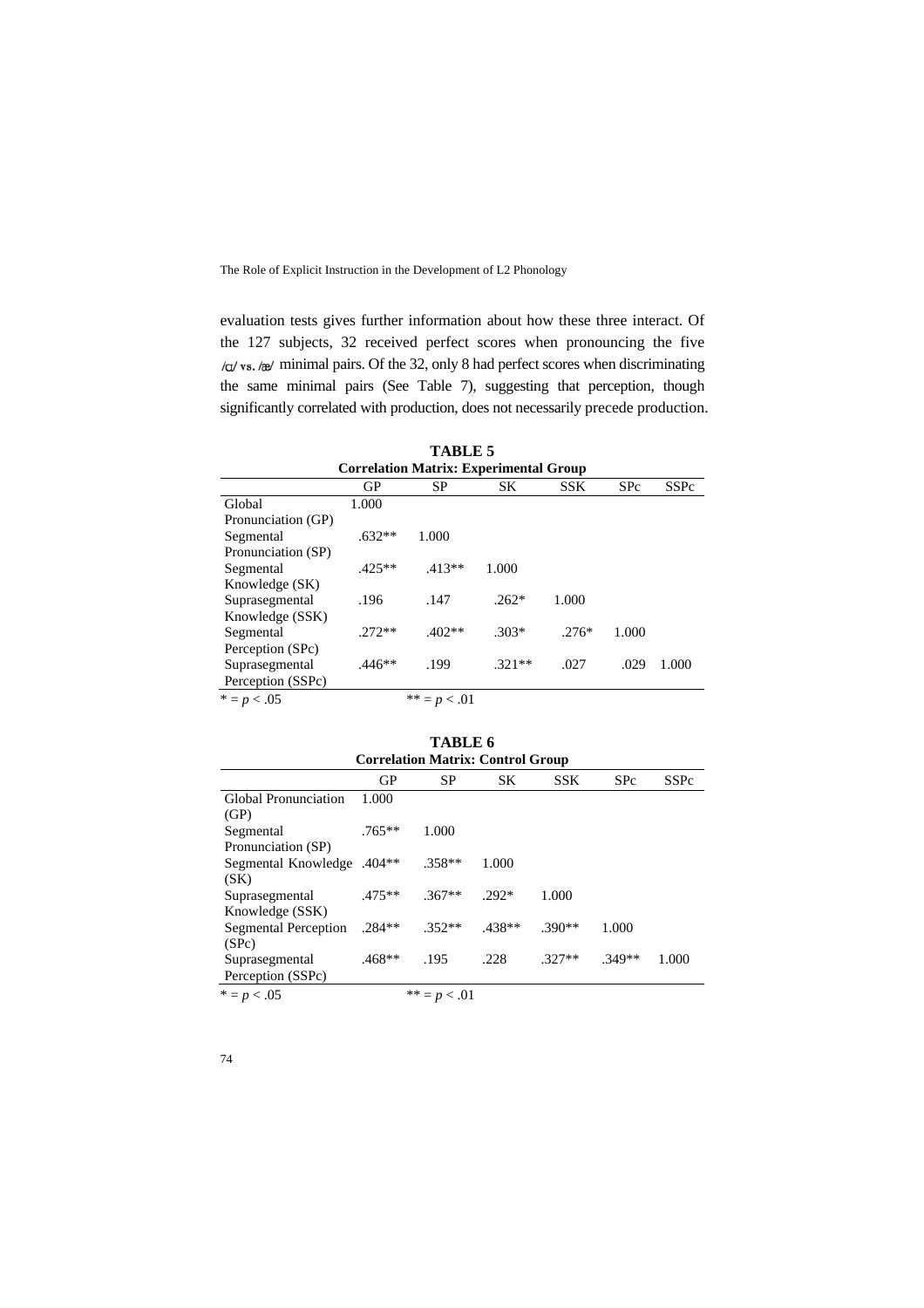A possible explanation could be that knowing consciously how to produce the sounds led to better production and perception, while better perception and production in turn positively affected each other. The fact that the perception scores varied quite widely among the subjects also hints at large individual differences in how they learned to produce the sounds. Some may have a good "ear" and be able to mimic the sounds while others may have to rely more on their conscious knowledge of articulatory positions to pronounce the sounds.

| TABLE 7 |                                                                              |         |         |  |  |
|---------|------------------------------------------------------------------------------|---------|---------|--|--|
|         | Perception Scores of High Performers in $\alpha/\sqrt{s}$ , $\alpha$ Reading |         |         |  |  |
|         | Minimum                                                                      | Maximum | Average |  |  |

|                                  | Minimum | Maximum | Average | <b>SE</b> |
|----------------------------------|---------|---------|---------|-----------|
| Perception Score (total = $30$ ) |         | 30      | 23.47   | 5.91      |
| $n = 32$                         |         |         |         |           |

Global Pronunciation showed statistically significant correlations with almost all the other variables in both groups, except for Suprasegmental Knowledge in the experimental group, which did not evidence any correlation with many of the variables. In both groups, Segmental Perception showed only a weak correlation with the other variables.

#### *Regression*

In order to further examine the data, stepwise multiple regression analyses were run to find out which of the four factors (Segmental Knowledge, Suprasegmental Knowledge, Segmental Perception, Suprasegmental Perception) could best predict Global Pronunciation (See Table 8 & 9). In the regression analyses, Segmental Pronunciation was taken out of the equation, as we are primarily interested in how learners' knowledge and perception affect their overall intelligibility. We set Global Pronunciation as the dependent variable and the four factors mentioned above as independent variables for the analyses.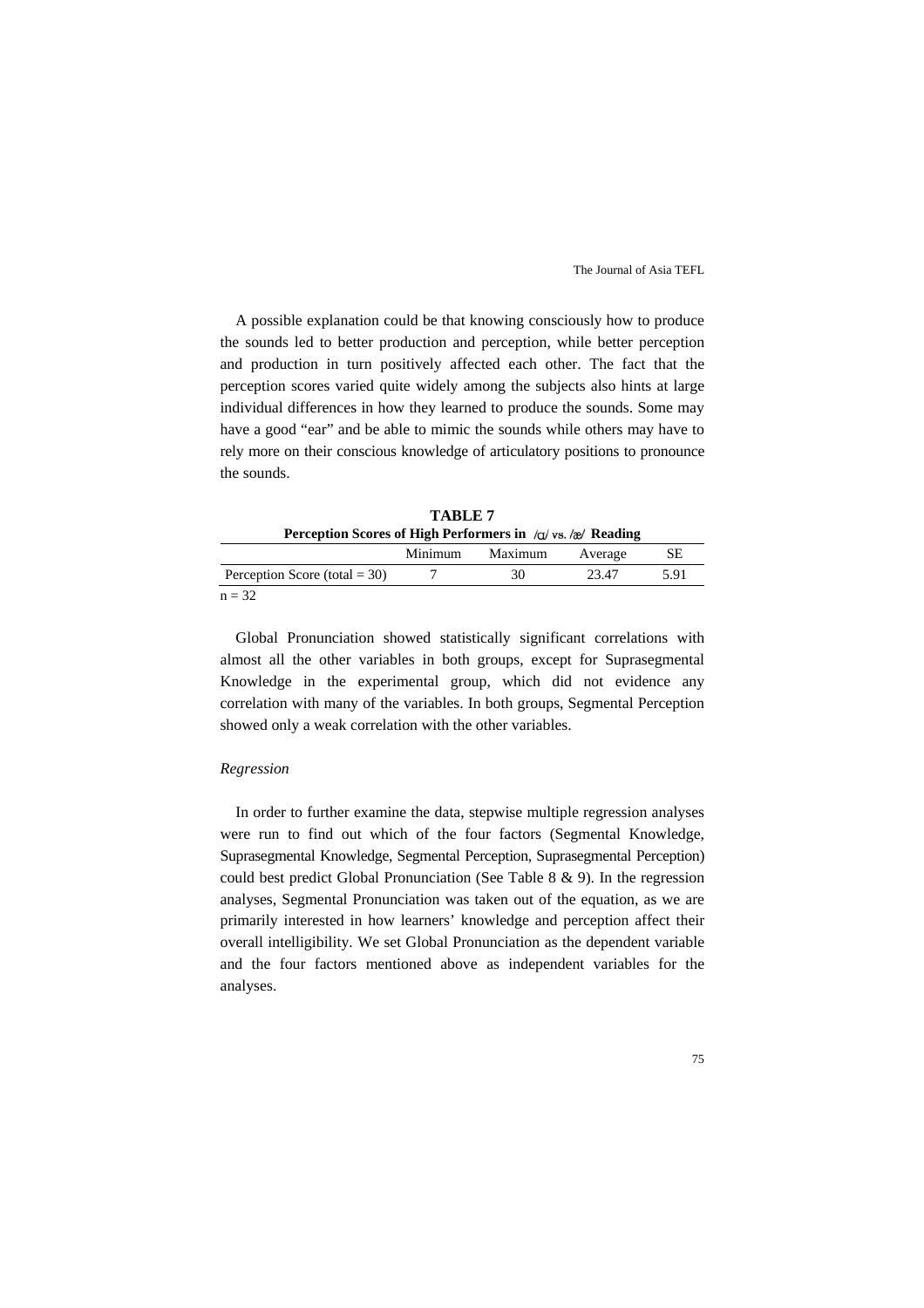|                |                                                                  | <b>TABLE 8</b>                             |                               |             |          |
|----------------|------------------------------------------------------------------|--------------------------------------------|-------------------------------|-------------|----------|
|                | <b>Stepwise Multiple Regression Analysis: Experimental Group</b> |                                            |                               |             |          |
|                |                                                                  | (Dependent Variable: Global Pronunciation) |                               |             |          |
| Step           | Variables Entered                                                |                                            | Cumulative $R$ Cumulative $R$ | <b>Beta</b> |          |
|                |                                                                  |                                            | Square                        |             |          |
|                | Suprasegmental                                                   | .478                                       | .228                          | .379        | $3.54**$ |
|                | Perception                                                       |                                            |                               |             |          |
| 2              | Segmental Knowledge                                              | .580                                       | .337                          | .344        | $3.21**$ |
| ** = $p < .01$ | $* = p < .05$                                                    |                                            |                               |             |          |

| TABLE 9                                                     |  |
|-------------------------------------------------------------|--|
|                                                             |  |
| <b>Stepwise Multiple Regression Analysis: Control Group</b> |  |

| (Dependent Variable: Global Pronunciation) |                   |              |            |      |         |  |
|--------------------------------------------|-------------------|--------------|------------|------|---------|--|
| Step                                       | Variables Entered | Cumulative R | Cumulative | Beta |         |  |
|                                            |                   |              | R-Square   |      |         |  |
|                                            | Suprasegmental    | .474         | .225       | .299 | $2.50*$ |  |
|                                            | Knowledge         |              |            |      |         |  |
| 2                                          | Suprasegmental    | .575         | .331       | .312 | $2.67*$ |  |
|                                            | Perception        |              |            |      |         |  |
| 3                                          | Segmental         | .623         | .388       | .252 | $2.18*$ |  |
|                                            | Knowledge         |              |            |      |         |  |
| $** - - - 01$                              | $* - - - \wedge$  |              |            |      |         |  |

 $=p < .01$  \*  $=p < .05$ 

Stepwise multiple regression analyses show that for the experimental group, Suprasegmental Perception and Segmental Knowledge account for 34% of the Global Pronunciation variance. For the control group, Suprasegmental Knowledge, Suprasegmental Perception and Segmental Knowledge explain 39% of the Global Pronunciation variance. Segmental Perception was excluded as the predictor in both groups, providing evidence that abilities to discriminate segmentals may not be as important as the other variables in improving pronunciation. The small R-Square value was expected, as factors other than what was selected as the independent variables in the present study influence the overall impression of intelligibility, such as consonants, intonation patterns, voice quality, psychomotor mastery, affective constraints, etc.

As expected, Segmental Knowledge is one of the predictor variables for the experimental group, providing some evidence for a causal link between metalinguistic awareness of English segmentals and the overall intelligibility.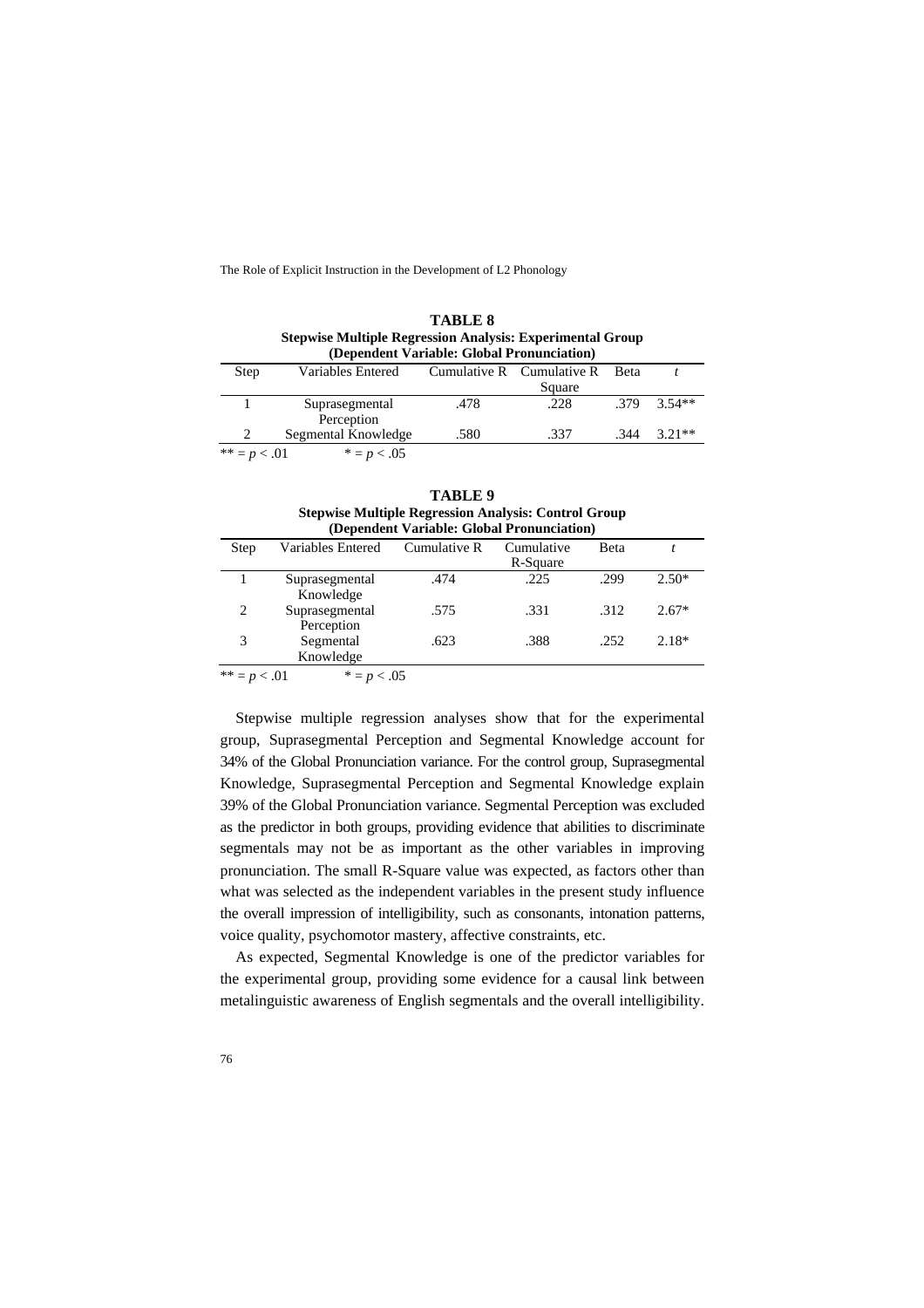What is of interest is that Segmental Knowledge is also found to be one of the best predictors for the control group, even though they did not receive explicit instruction. Whether through self-study or whatever instruction they had received prior to college, the subjects in the control group also seemed to possess metalinguistic knowledge to varying degrees and it presumably positively affected their Global Pronunciation.

Interestingly, Suprasegmental Knowledge was selected as the predictor variable only for the control group. No significant correlation was found between Suprasegmental Knowledge and Global Pronunciation for the experimental group. Even though the experimental group scored higher in the Suprasegmental Knowledge test, their knowledge apparently had not yet translated itself into actual production.

A possible explanation can be attempted, using McLaughlin's information processing model (McLaughlin, 1987, 1990). The model defines the acquisition of a second language as the acquisition of complex cognitive skills and claims that learning means a shift from controlled to more automatic processing of these skills. It can be construed that much of what the experimental group knows about English suprasegmentals still has to be accessed through a slow controlled process. Because a controlled process is constrained by the limitations of short-term memory, it could break down when learners have to process multiple tasks simultaneously such as when reading a passage aloud. The control group, even though they had comparatively less knowledge about suprasegmentals than the experimental group, had apparently automatized the process more than their experimental counterparts.

The differences observed for the experimental group between Segmental Knowledge and Suprasegmental Knowledge could also be explained by the information processing model. The former was presented first in the pronunciation course, while the latter was not introduced until much later in the term. Given more time, the process of activating knowledge of English segmentals had become automatic through more practice, and the subjects were able to pronounce English segmentals without overloading their processing capacity when reading the passage, while suprasegmental features still required a lot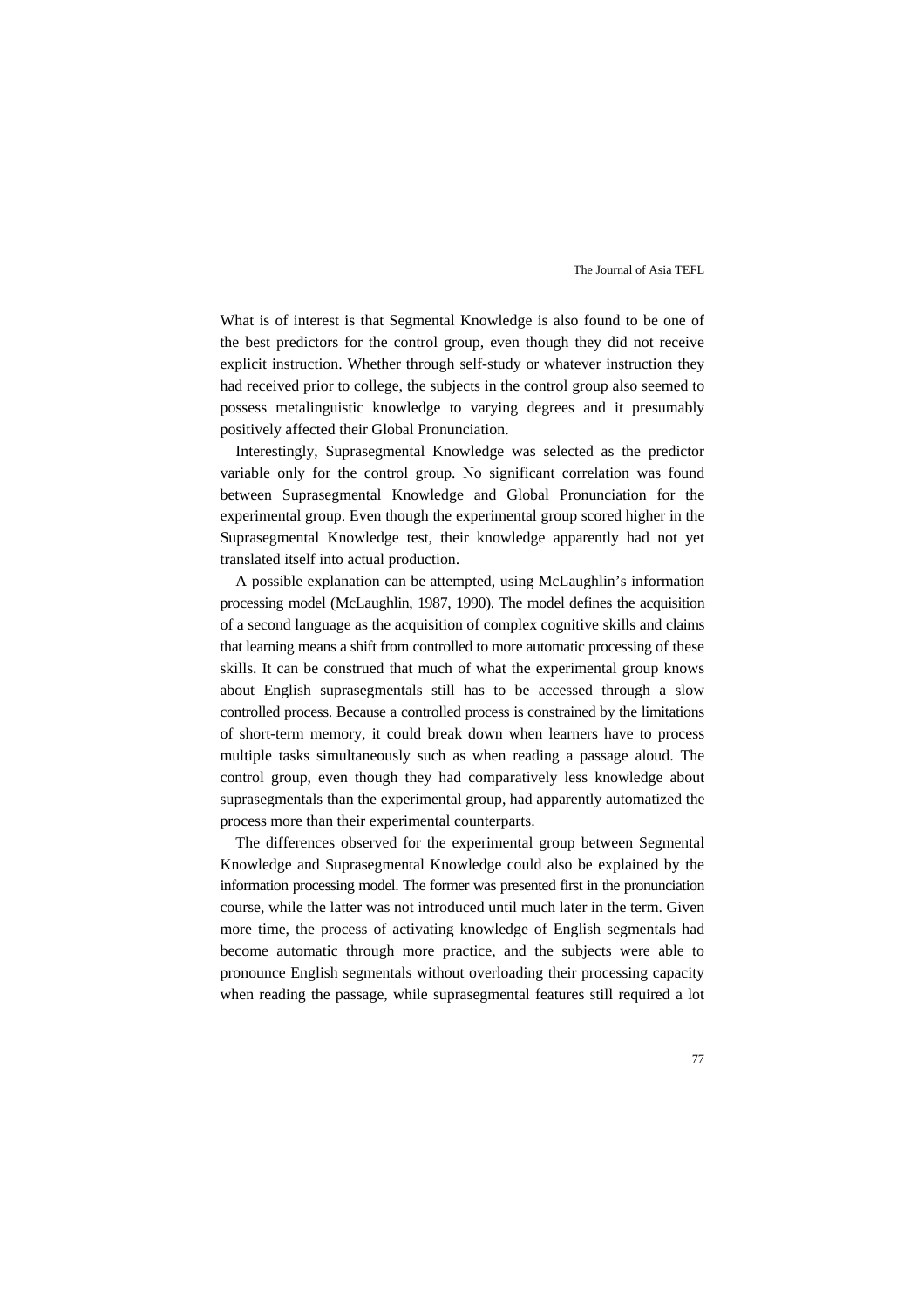of their attention to be delivered.

Suprasegmental Perception was a predictor variable for both groups. The Beta values ( .379 for the experimental group; .312 for the control group) also show that Suprasegmental Perception carries more weight than any other variable in predicting Global Pronunciation. The results could be simply interpreted as meaning that better perception abilities for suprasegmental features led to better production through mimicking, which in turn positively impacted Global Pronunciation. However, other data indicate that there may be another possible explanation.

Suprasegmental Perception shows the strongest correlation among all the variables with TOEIC scores (Pearson's  $r = .454**$ ) (See Table 10). This suggests that this part of the test did more than just measure the subjects' simple perception abilities. The task of transcript completion requires listeners not only to attend to the aural input, but also to draw on higher-level cognitive skills such as prediction and guessing, quickly processing such information as background knowledge, structural and lexical cues. As such, it reflected the subjects' English proficiency, just as cloze test scores are believed to be good indices for general reading comprehension (Oller, 1979).

|                 |                              |       | Correlations between TOEIC and Other Variables |            |                 |          |
|-----------------|------------------------------|-------|------------------------------------------------|------------|-----------------|----------|
|                 | GP                           | SP.   | SK.                                            | <b>SSK</b> | SP <sub>c</sub> | SSPc     |
| $TOEIC$ $314**$ |                              | - 128 | $-008$                                         | 054        | .076            | $.454**$ |
|                 | ** = $p < .01$ * = $p < .05$ |       |                                                |            |                 |          |

**TABLE 10**

 $GP = Global P$ ronunciation,  $SP = Segmentation$  Pronunciation,  $SK = Segmental K$ nowledge

SSK = Suprasegmental Knowledge, SPc = Segmental Perception, SSPc = Suprasegmental Perception

English proficiency could have affected the subjects' pronunciation as follows. As some researchers propose (Eskey, 1988; Hirai, 1999; Tsui & Fullilove, 1998), proficient readers/listeners are those for whom such lowerlevel skills as quickly identifying lexical and structural forms have been automatized, and who can spare their limited processing capacity to other processes. The results of the present study suggest that when reading a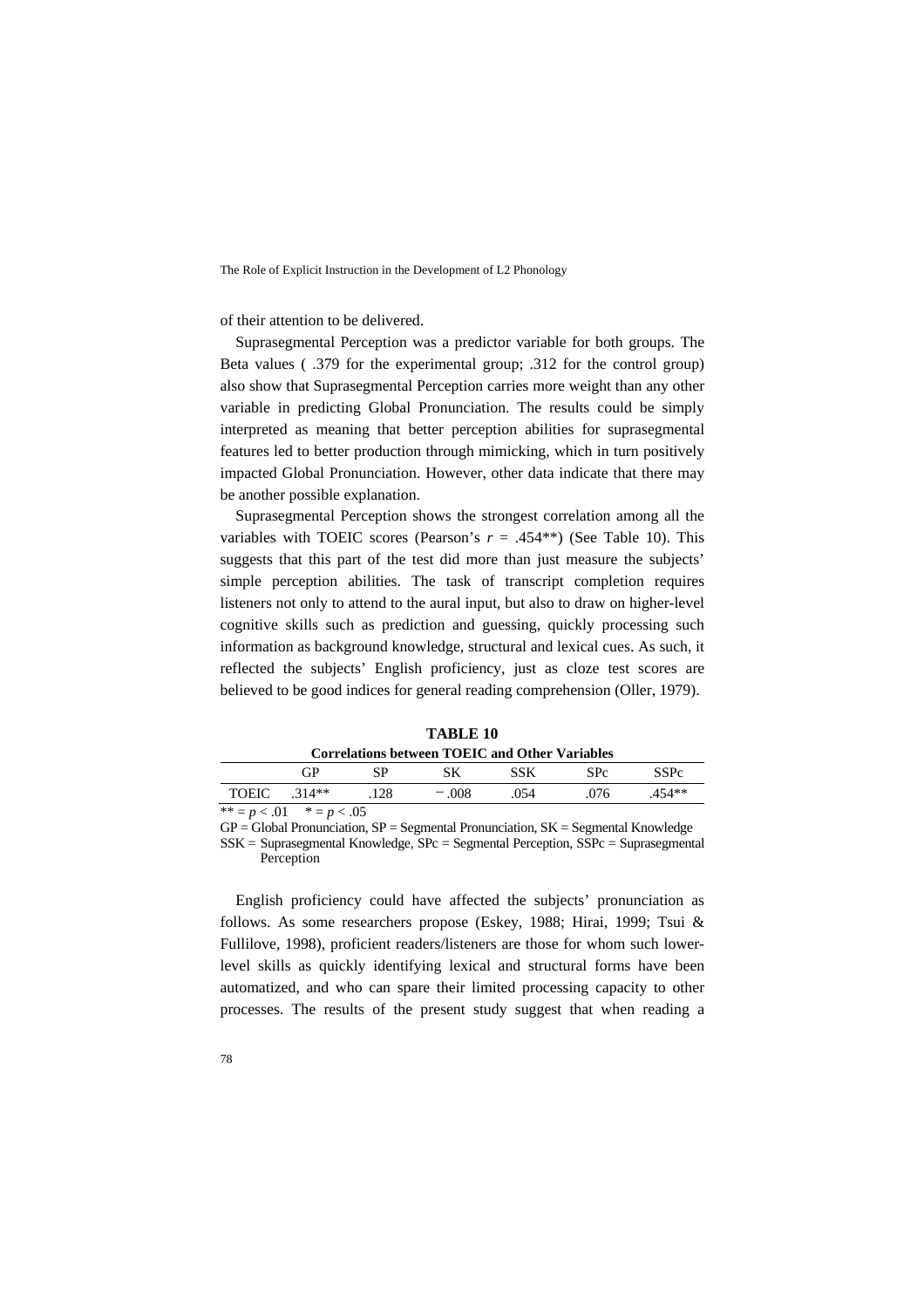prepared passage, more proficient subjects, being relatively freer from lowerlevel bottom-up processing, were able to attend to pronunciation more, and rendered a more intelligible reading of the passage, while less proficient subjects had their attention locked in the lower-level decoding processes and were left with very limited memory capacity to deal with pronunciation, which was still a very conscious process and needed a lot of attention. There is also a significant correlation between Global Pronunciation and TOEIC (Pearson's  $r = .314$ <sup>\*\*</sup>), providing some more evidence for this argument.

These results may also be simply interpreted as meaning good learners put in more effort in improving their pronunciation, just as they did for other English skills. But even if this simple explanation is true, it is still evidence that conscious learning and effort on the learners' part lead to better pronunciation.

## **The Survey**

As mentioned earlier, the survey did not find any significant differences between the two groups in their answers to how much pronunciation instruction they had in junior high and high school (For this part of the survey questions, see Table 1). However, two items in the survey resulted in significant differences as shown below (See Table 11).

**TABLE 11**

| , ADIJI 1<br><b>Survey Answers</b><br>Chi<br>Not at Little<br>Ouestion<br>Some<br>A |           |          |          |    |         |           |  |
|-------------------------------------------------------------------------------------|-----------|----------|----------|----|---------|-----------|--|
|                                                                                     |           |          |          |    |         |           |  |
|                                                                                     |           | all      |          |    | lot     |           |  |
| Do you think pronunciation (experimental)<br>instruction is necessary in            |           | $\Omega$ |          | 27 | 40      | $8.01*$   |  |
| English classes?                                                                    | (control) | $\Omega$ | $\Omega$ | 35 | 19      |           |  |
| Are you trying consciously (experimental)                                           |           | 5        | 31       | 26 | $2^{1}$ | $17.03**$ |  |
| to improve your<br>pronunciation?                                                   | (control) | 12       | 36       | 6  | 0       |           |  |
| ** = $p < 01$ * = $p < 0.05$                                                        |           |          |          |    |         |           |  |

More learners in the experimental group think pronunciation instruction is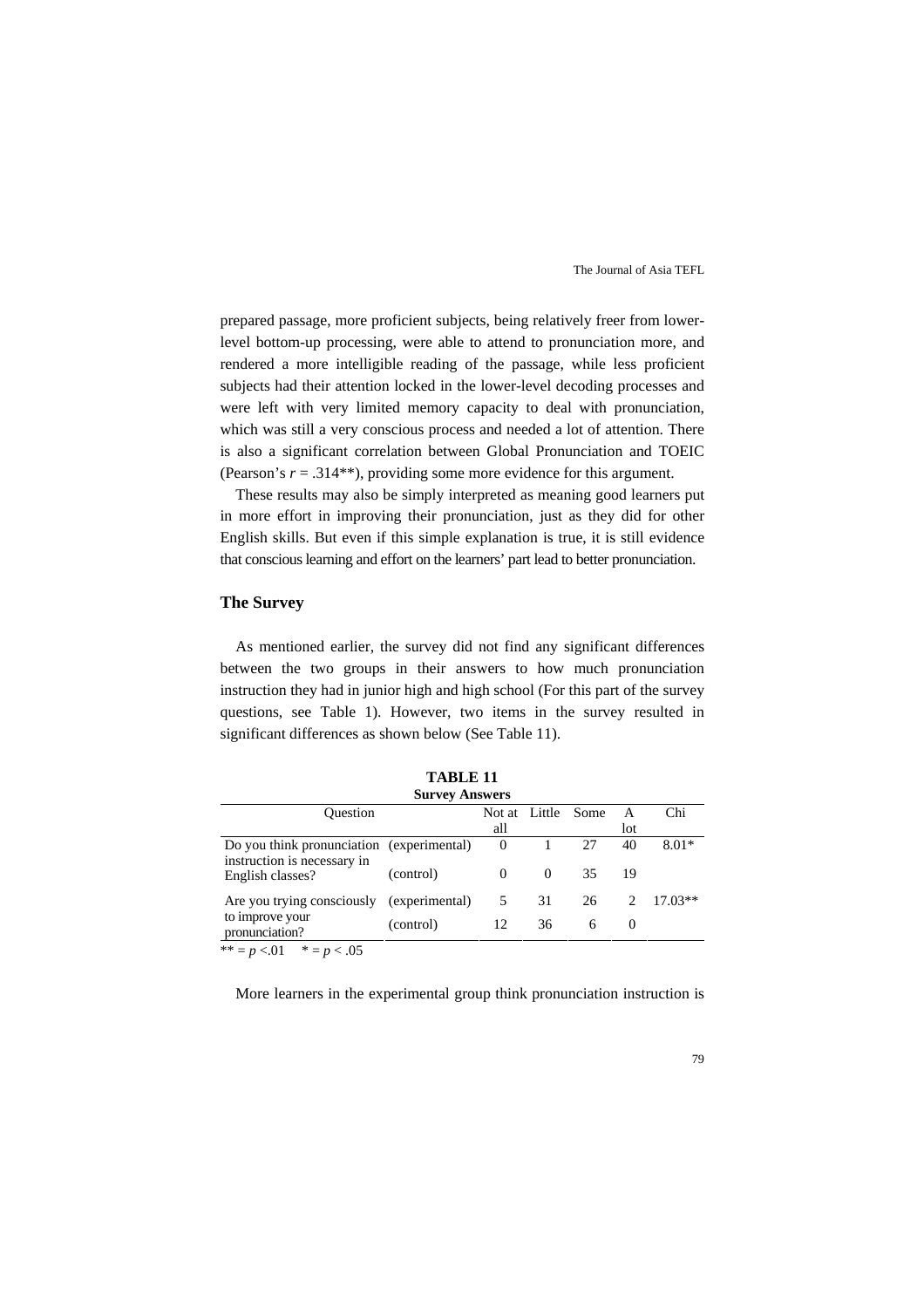necessary, and more in the experimental group are consciously trying to improve their pronunciation. The answers to the open-ended question on what they are doing to improve their pronunciation show that while listening to native-speaker speech is the preferred method of practice for both groups, more learners in the experimental group use more conscious approaches, such as practicing consciously, checking phonetic transcription, etc.

| "What are you doing currently to improve your pronunciation?"  |              |         |            |  |  |  |
|----------------------------------------------------------------|--------------|---------|------------|--|--|--|
|                                                                | Experimental | Control | Chi-Square |  |  |  |
| through songs                                                  | 10           | 3       | 20.19*     |  |  |  |
| listening to CD and tapes                                      | 8            | 10      |            |  |  |  |
| reading English books                                          |              |         |            |  |  |  |
| listening to the radio                                         |              |         |            |  |  |  |
| watching TV and movies                                         |              |         |            |  |  |  |
| imitating the teachers                                         |              |         |            |  |  |  |
| practicing consciously                                         | 22           |         |            |  |  |  |
| checking the position of the<br>tongue and mouth in the mirror | 5            | 3       |            |  |  |  |
| checking phonetic transcription                                | 4            |         |            |  |  |  |
| trying to link words                                           | 6            |         |            |  |  |  |

**TABLE 12 Answers to the Open-Ended Question:** 

\*\* =  $p < .01$  \* =  $p < .05$ 

## **CONCLUSION**

The results of the present study suggest that an extensive, well-rounded pronunciation course leads not only to better metalinguistic knowledge and aural perception abilities on the part of learners, but also to better global pronunciation.<sup>[2](#page-17-0)</sup> Even though lack of pre-test data may leave some room for

<span id="page-17-0"></span><sup>&</sup>lt;sup>2</sup> The experimental group was evaluated on their reading of the test passage upon entry to university, and their average rating was 2.96, approximately the same rating as the control group showed in the study.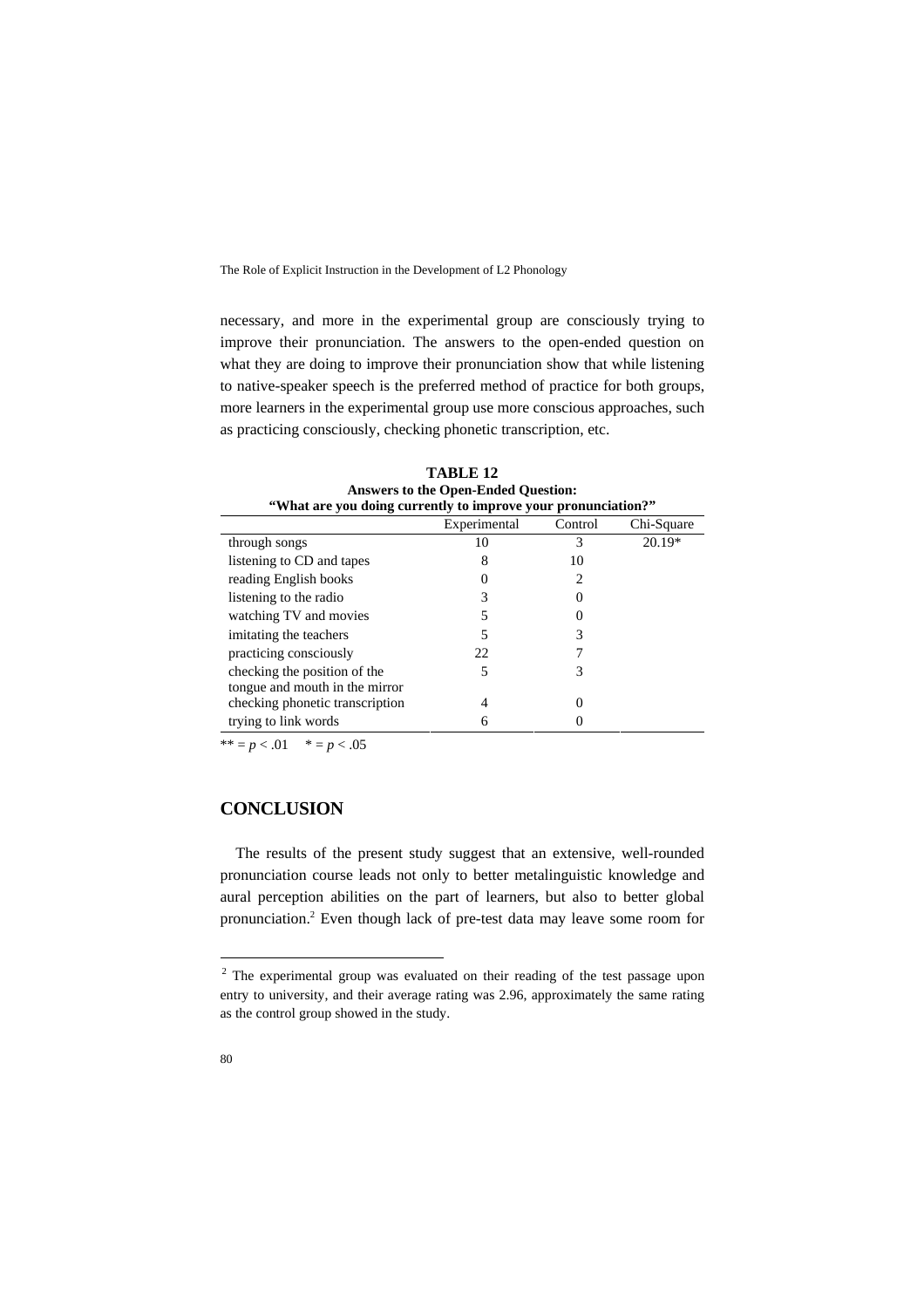argument, the data presented in this paper does provide some valuable evidence for the effects of pronunciation instruction in college English classrooms. In a previous study, we carried out a pre/post-test regimen with a smaller group. We found that there was a significant gain in overall pronunciation ability after the students completed the pronunciation course. Moreover, the students' knowledge showed a statistically significant correlation with their overall ability in the post-test, while there was no such correlation in the pretest. (Kashiwagi & Snyder, 2004) Still, we would concede that it is necessary to do a study with both a control group and a pre/post-test regimen, if logistically possible, to be able to make a stronger claim.

Improvement in overall intelligibility is often difficult to observe. In the present study, for example, 9 subjects (13.4%) in the experimental group were still rated below 3 on the 1 to 7 scale, even after one year of instruction. 3 on our evaluation scale indicates "reasonable intelligibility" and could be considered the basic communicative threshold. The experimental group also rated a mere .5 better on average than the control group in their overall intelligibility. Some teachers and researchers may look at this result and conclude that pronunciation instruction is not a very wise way to spend limited class time. In fact, this difficulty in finding any visible improvement in learners' pronunciation was the reason that has led many teachers to give up pronunciation instruction to begin with.

We must understand, however, that the development of L2 phonology is a very slow process, which could take years of patient practice. We must also remember that the goal of any pronunciation course is not to make learners sound like native speakers, but "to enable learners to surpass the threshold level so that their pronunciation will not detract from their ability to communicate (Celce-Murcia, Brinton & Goodwin, 1996, p. 8). In this regard, we believe that a one-year pronunciation course, 85% of whose students rated above the communicative threshold at the end, is hardly described as an ineffective use of time.

Analyses of relationships between different variables show that metalinguistic knowledge including the knowledge of phonetic transcription has an impact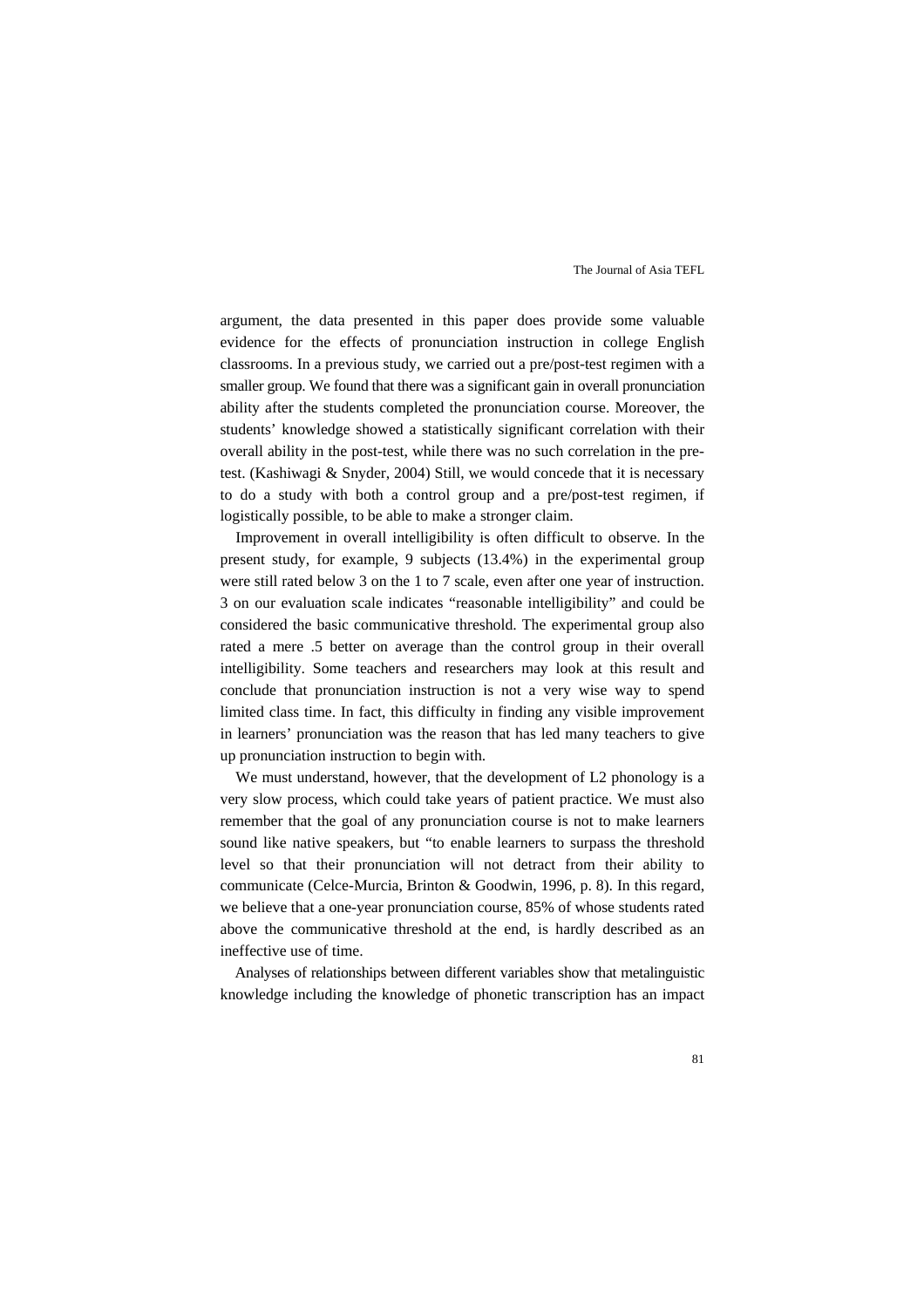on production, indicating the merits of explicit pronunciation instruction in improving pronunciation. Ability to discriminate English segmentals, however, does not seem to have as much bearing as other variables on the subjects' overall intelligibility. Other data in the study also suggest that ability to discriminate segmentals does not necessarily precede production, either, providing further evidence that too much emphasis on perception, at least at the segmental level, may be misguided. These findings have important pedagogical implications, as they suggest that learners may not just pick up pronunciation through aural exposure to a native speaker model, but that they may benefit more from explicit knowledge about English phonology than has been believed. Some studies also suggest aural exposure alone may not lead to better production (Bongaerts, 1999; Elliot, 1997).

The study also shows that the ability to perceive suprasegmental features is the strongest predictor for the subjects' performance in reading a passage. It could indicate that a better ability to perceive suprasegmentals leads to better production, by enabling learners to mimic a native speaker model, but other explanations using the information processing model are also offered. In the constraint of this study, where the task is reading a prepared passage, not speaking spontaneously, English proficiency seems to factor in the subjects' pronunciation in a significant way, suggesting that pronunciation does not improve independently of other English skills. It is not clear whether English proficiency plays as equally important a role as in this study when learners speak spontaneously. This question needs further investigation.

Empirical data show that development of intelligible pronunciation is crucial to learners' communicative competence (Beebe, 1978; Hinofotis & Bailey, 1980). Unfortunately, however, not enough emphasis is being placed on pronunciation instruction in Japanese English classrooms. Lack of sufficient empirical data has also meant that even those who consider pronunciation instruction an invaluable part of their English program have had to rely mostly on their intuitions and anecdotal evidence. We hope that the results of this study as well as future research in this field will provide teachers with more insight into the development of L2 phonology, and more effective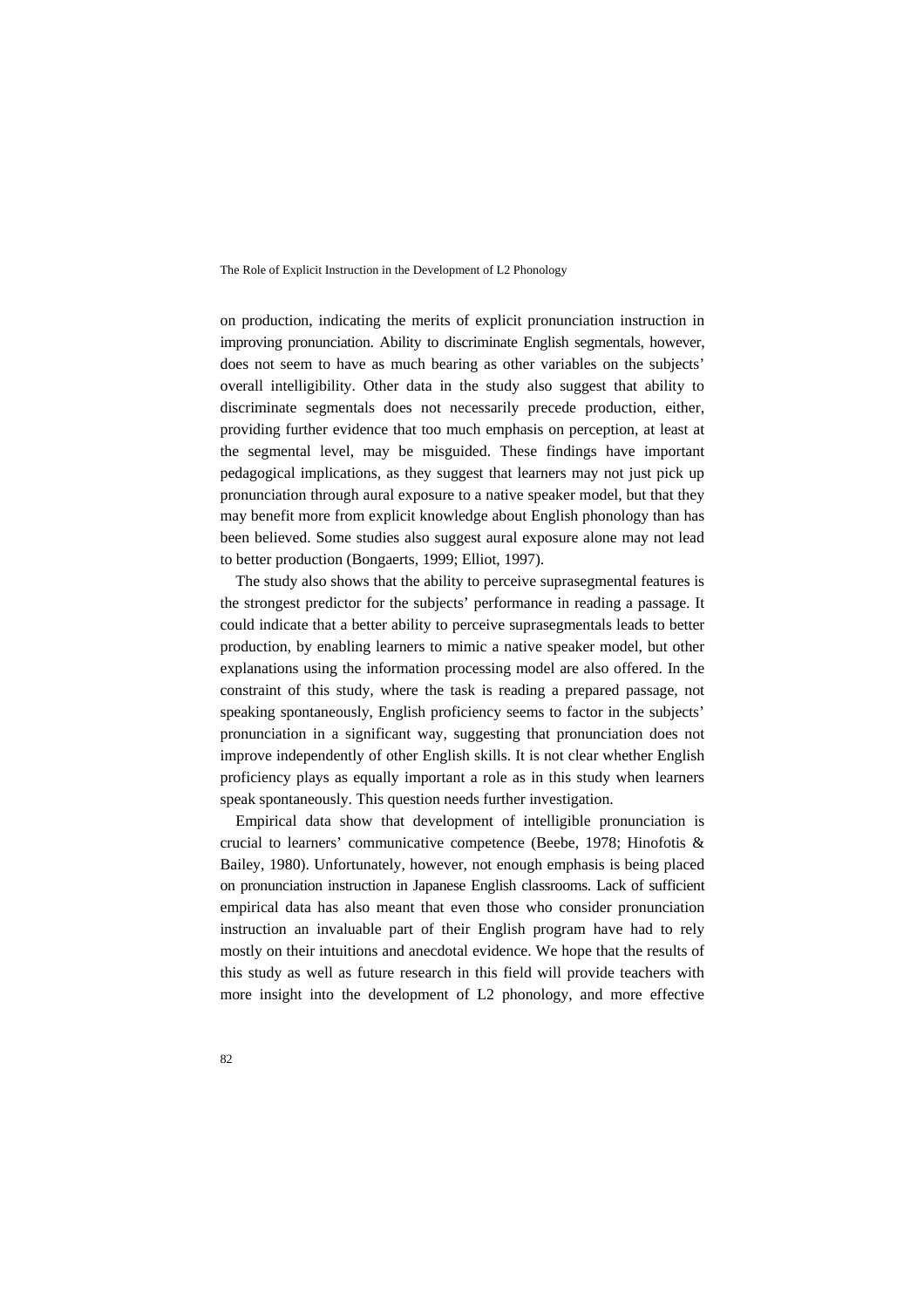instruction options. We also strongly hope that more empirical evidence of the efficacy of classroom pronunciation instruction will encourage teachers to incorporate more pronunciation instruction into their teaching.

## **SUGGESTIONS FOR FUTURE STUDIES**

Even though the present study provided some evidence of the effectiveness of a pronunciation-specific course and the positive relationships between metalinguistic knowledge, perception and production, it still has some limitations. Time limitations and logistical difficulties made it very difficult for us to conduct a pre-test in the study. Though the evidence presented in this paper does provide some valuable information, comparisons of pre-test and posttest data would have made it more conclusive.

Also, the subjects in the study were evaluated on their reading of a prepared passage in order to avoid the risk of evaluators being influenced by other factors than pronunciation such as their overall proficiency and fluency, but there is some concern about whether pronunciation shown in the reading of a prepared text can be retained when the subjects engage in spontaneous speech, in which more attention must be paid to meaning (Celce-Murcia, Brinton & Goodwin, 1996). Further research is needed to investigate the effects of pronunciation instruction in spontaneous speech. More long-term investigations into the effects of instruction are also needed to see whether the subjects improve their pronunciation even further with more practice or lose their pronunciation through attrition.

Of further interest to us are the nine subjects in the experimental group who still rated below the communicative threshold even after one year of instruction. Looking into their affective factors, psychomotor skills, motivation, learning styles and other areas may reveal some valuable information as to why some adults never acquire intelligible pronunciation.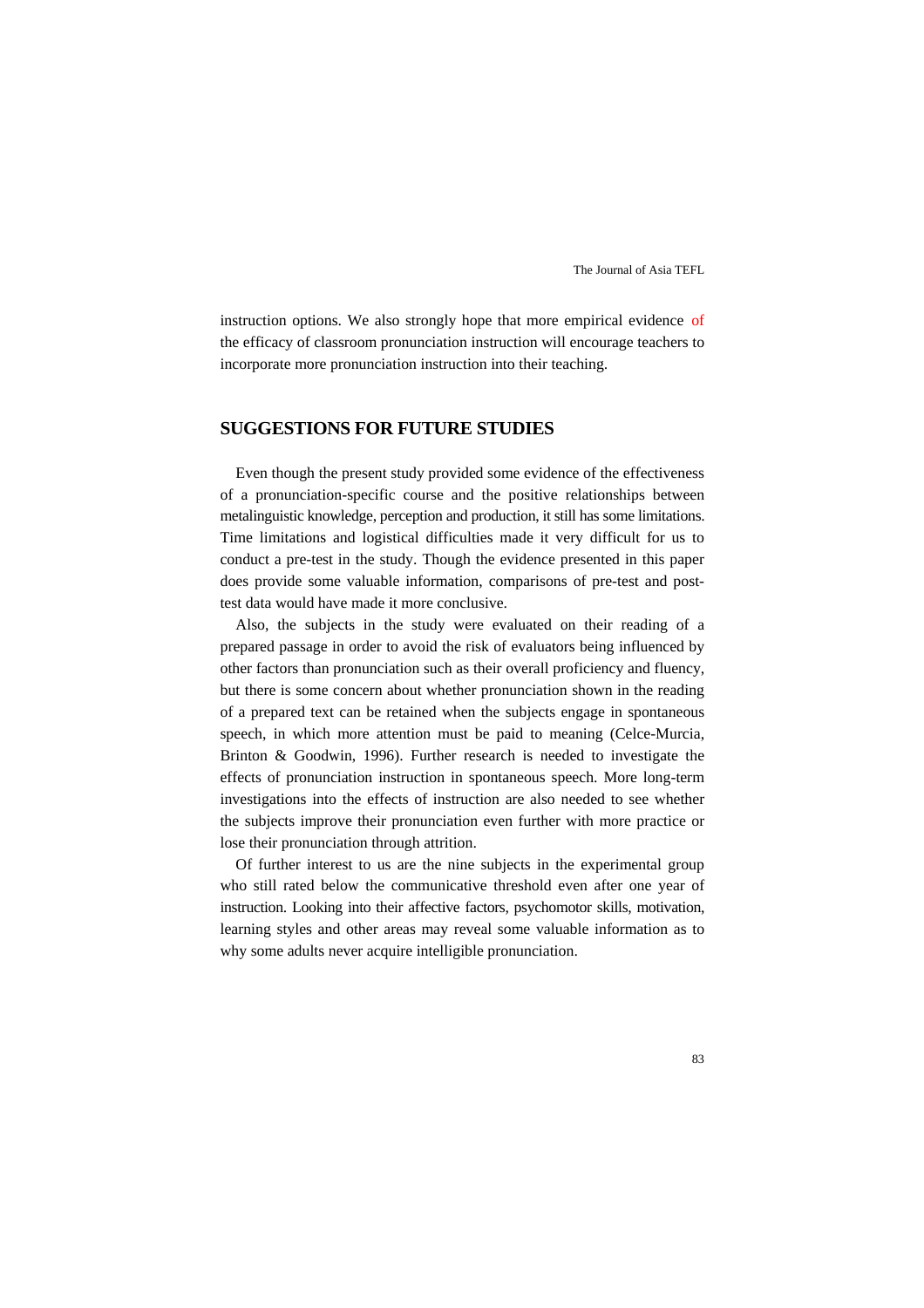## **THE AUTHORS**

Atsuko Kashiwagi has an M.A. in TESOL and applied linguistics from Teachers College Columbia University in New York. She is currently teaching EFL and applied linguistics at Showa Women's University in Tokyo, Japan. Her interests are in curriculum development, learner differences, the teaching of listening and pronunciation skills. Michael K. Snyder has an M.A. in English (TEFL) from San Francisco State University. He has taught EFL to college students in the U.S., Taiwan, China and Japan. His teaching interests include pronunciation, reading and content-based language teaching. James Craig is a graduate of the MA TESOL program offered by Teachers College Columbia University. He is currently teaching at Showa Women's University in Tokyo, Japan. He specializes in TEFL, and is interested in the development of fluency, pronunciation skills, and student motivation.

## **REFERENCES**

- Arteaga, D. L. (2000). Articulatory phonetics in the first-year Spanish classroom*. The Modern Language Journal, 84*(3), 339-354.
- Avery, P., & Ehrlich, S. (1992). *Teaching American English pronunciation*. Oxford; Oxford University Press.
- Beebe, L. (1978). Teaching pronunciation (why we should be). *IDIOM, 9*, 2-3.
- Bongaerts, T. (1999). Ultimate attainment in L2 pronunciation: The case of very advanced late L2 learners. In D. Birdsong (Ed.), *Second language acquisition and the critical period hypothesis* (pp. 133-160). Mahwah, NJ: Lawrence Erlbaum.
- Celce-Murcia, M., Brinton, D. M., & Goodwin, J. M. (1996) *Teaching pronunciation: A reference for teachers of English to speakers of other languages.* Cambridge: Cambridge University Press.
- Champagne-Muzar, C., Shneiderman, E. I., & Bourdages, J. S. (1993). Second language accent: The role of the pedagogical environment. *IRAL, 31*(2), 143-160.
- Dalton, C., & Seidlhofer, B. (1994). *Pronunciation*. Oxford: Oxford University Press.
- de Bot, K., & Mailfert, K. (1982). The teaching of intonation: Fundamental research andclassroom applications. *TESOL Quarterly*, *16*, 71-77.
- Derwing, T. M., Munro, M. J., & Wiebe, G. (1998). Evidence in favor of a broad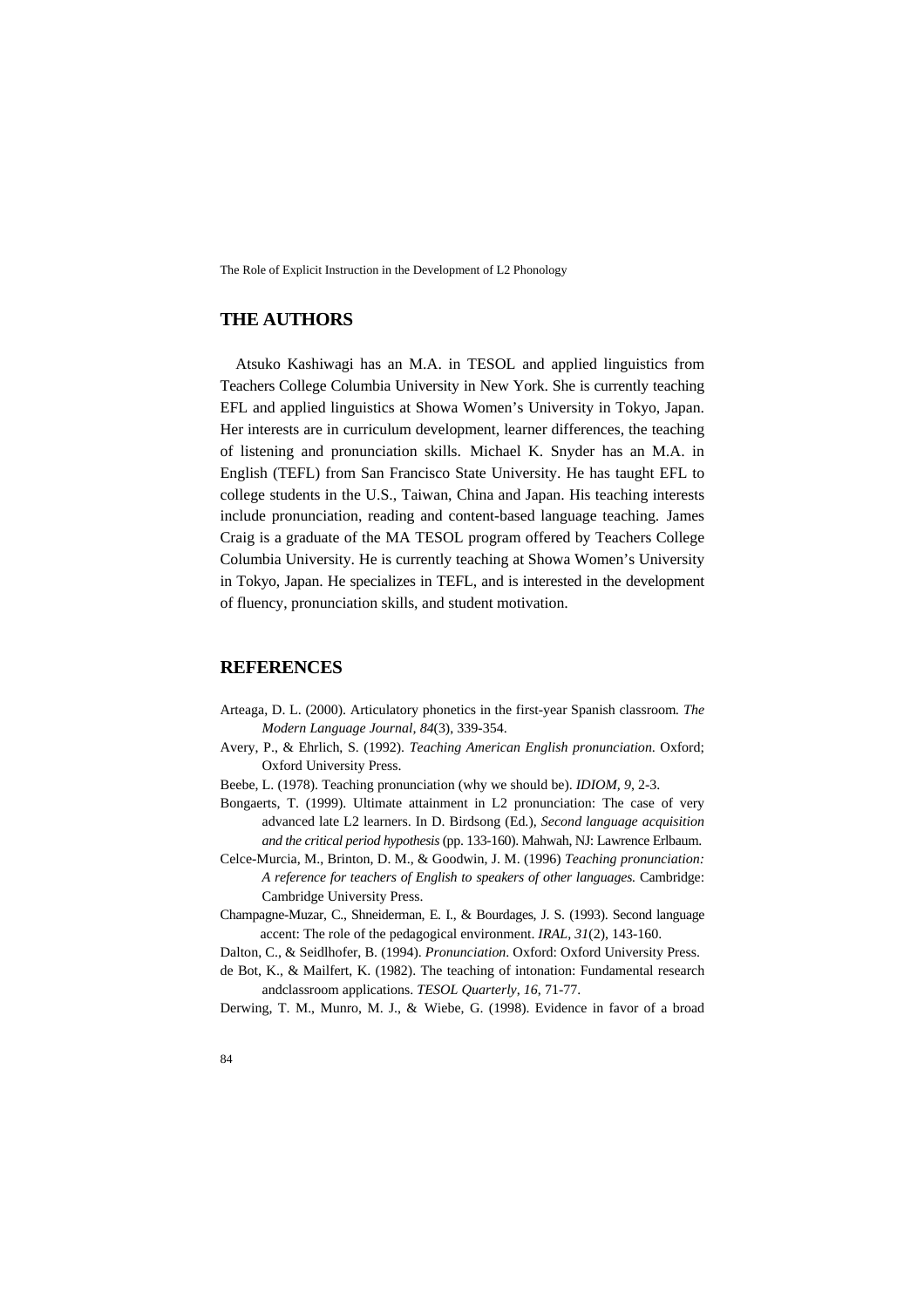framework for pronunciation instruction. *Language Learning, 48*(3), 398-410.

- Ellis, R. (Ed.). (2001). Form-focused instruction and second language learning. MA: Blackwell Publishers.
- Eskey, D. E. (1988). Holding in the bottom: an interactive approach to the language problems of second language readers. In P. C. Carrell, J. Devine & D. E. Eskey (Ed.), *Interactive approaches to second language reading* (pp. 93-100). Cambridge: Cambridge University.
- Hirai, A. (1999). The relationship between listening and reading rates of Japanese EFL learners. *The Modern Language Journal, 83*(3), 367-384.
- Harley, B., Allen, P., Cummins, J., & Swain, M. (Eds.). (1990). *The development of second language proficiency.* Cambridge: Cambridge University Press.
- Hewings, M., & Goldstein, S. (1998). *Pronunciation plus: Practice through interaction.* Cambridge: Cambridge University Press.
- Hinofotis, F., & Bailey, K. (1980). American undergraduate reactions to the communication skills for foreign teaching assistants. In J. Fisher, M. Clarke & J. Schacter (Eds.), *On TESOL '80: Building bridges* (pp. 120-133). Washington, DC: TESOL.
- Goto, H. (1971). Auditory perception y normal Japanese adults of the sounds "l" and "r." *Neuropsychologia, 9*, 317-323.
- Graham, C. (1994). *Mother Goose: Jazz chants.* Oxford: Oxford University Press.
- Kashiwagi, A., & Snyder, M. (2004). The role of metalinguistic awareness in the acquisition of L2 pronunciation. *Eibeibunka, 34,* 5-19.
- Leather, J. (1983). State of the art: Second-language pronunciation learning and teaching. *Language Teaching, 16,* 198-219.
- Macdonald, D., Yule, G., & Powers, M. (1994). Attempts to improve English L2 pronunciation: The variable effects of different types of instruction. *Language Learning, 44*(1), 75-100.
- McLaughlin, B. (1987). *Theories of second language learning*. London: Edward Arnold.
- McLaughlin, B. (1990). Restructuring. *Applied Linguistics, 11*, 113-128.
- Meader, D., Flege, J. E., & MacKay, I. R. A. (1997). Nonnatives' perception of English sentences presented in noise. *Journal of the Acoustical Society of America, 101*(A), 312-319.
- Mitchell, R., & Myles, F. (2004). *Second language learning theories.* London: Arnold. University Press.
- Morley, J. (Ed.). (1987). *Current perspectives on pronunciation*. Alexandria, VA: TESOL.
- Morley, J. (1991). The Pronunciation component in teaching English to speakers of other languages. *TESOL Quarterly, 25*(3), 481-520.
- Nunan, D. (1988). *The learner-centered curriculum*. Cambridge: Cambridge University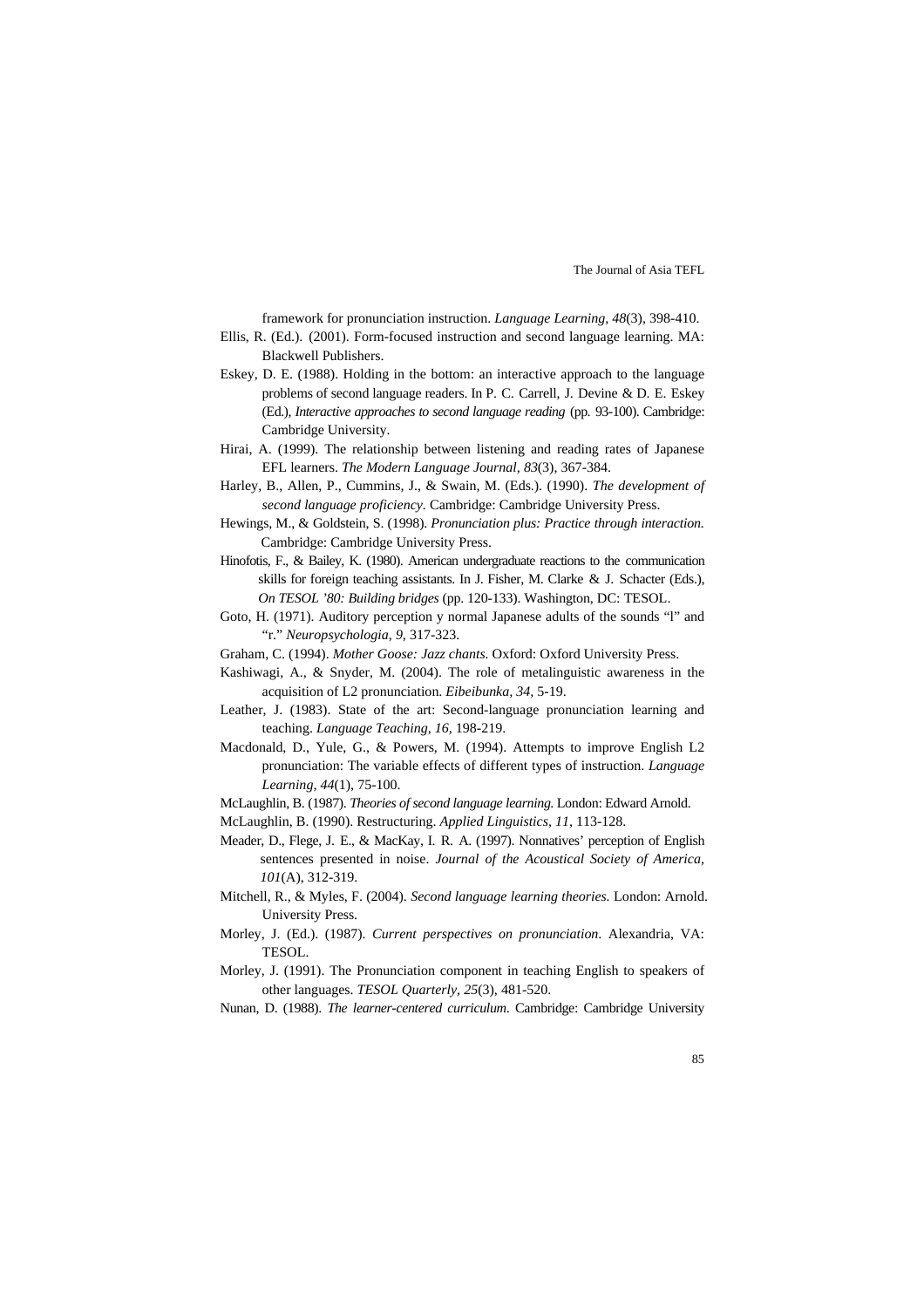Press.

Oller, J. W. (1979). *Language tests at school.* London: Longman.

- Pennington, M. C. (1998). The teachability of phonology in adulthood: A re-examination. *IRAL, 36*(4), 323-341.
- Pennington, M. C., & Richards, J. C. (1986). Pronunciation revisited. *TESOL Quarterly, 20*(2), 207-225.
- Robinson, P. (Ed.). (2001). *Cognition and second language instruction*. Cambridge: Cambridge University Press.
- Sanders, D. A. (1977). *Auditory perception of speech*. Englewood Cliffs, New Jersey: Prentice Hall.
- Schmidt, R. (Ed.). (1995). *Attention and awareness in foreign language learning.*  Honolulu: University of Hawai'i Press.
- Schneiderman, E., Bourdages, J., & Champagne, C. (1987). Second language accent: The relationship between discrimination and perception in acquisition. *Language Learning, 38*(1), 1-19.
- Scovel, T. (1969). Foreign accent: Language acquisition and cerebral dominance. *Language Learning, 19*, 245-254.
- Sheldon, A., & Strange, W. (1982). The acquisition of  $/$  r  $/$  and  $/$  1  $/$  by Japanese learners of English: Evidence that speech production can precede speech perception. *Applied Psycholinguistics, 3,* 243-264.
- Suter, R. W. (1976). Predictors of pronunciation accuracy in second language learning. *Language Learning, 26*, 233-253.
- Tsui, A. B. M., & Fullilove, J. (1998). Bottom-up or top-down processing as a discriminator of L2 listening performance. *Applied Linguistics, 19*(4), 432-451.
- Ueno, N. (1998). *Teaching English pronunciation to Japanese English majors: A comparison of a suprasegmental-oriented and a segmental-oriented teaching approach*. Tokyo: Liber Press.
- Usuda, E. (2000). "Hatsuon shidou ni kanshite no ikkousatsu." [A Consideration of pronunciation instruction]. *Argument.* Obunsha, Co., Ltd. Online. Available: <http://www.obunsha.co.jp/argument/tokushu/oral/0001.html>
- Willing, K. (1988). *Learning strategies in an adult migrant education*. Adelaide: NCRC.

#### **APPENDIX**

#### **Evaluation Criteria, adapted from Speech Intelligibility Index (Morley, 1991)**

1. Speech is basically unintelligible; only an occasional word/phrase can be recognizable.